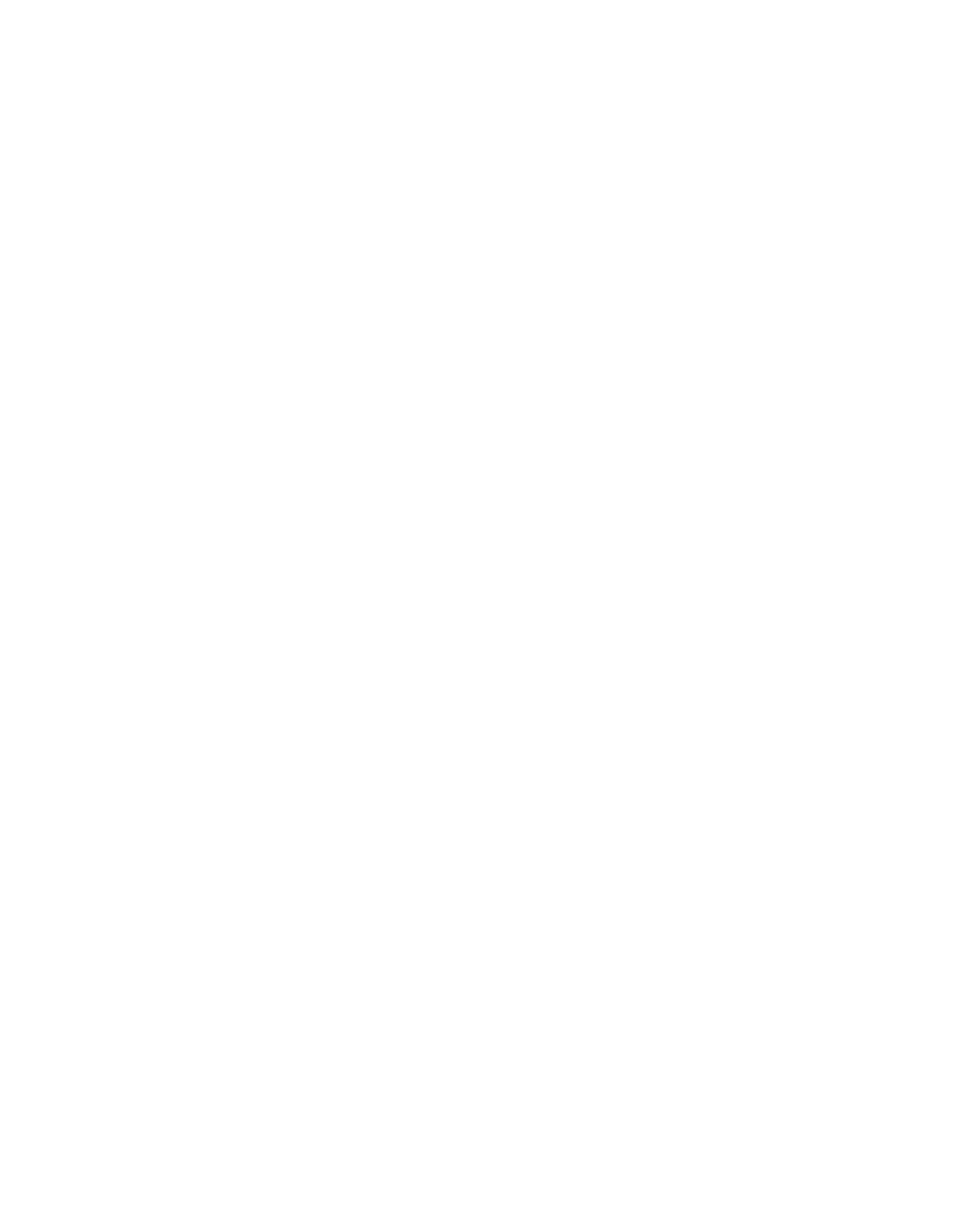## 1 MOTION INDEX

| $\mathbf{2}^{\prime}$ | MOTION                                                           | PAGE     |
|-----------------------|------------------------------------------------------------------|----------|
| 3                     | Roll Call                                                        | 3        |
| 4                     | Approval of Agenda, approved with addition<br>of Resolution #287 | 3        |
| 5                     | UNFINISHED BUSINESS                                              |          |
| 6                     | Position Description for CFO<br>Salary Range for CFO             | 4<br>33  |
| 7                     | Resolution #260, 261, not approved<br>Resolution #295.2, adopted | 21<br>22 |
| 8                     | Resolution 295, approved                                         | 23       |
|                       | NEW BUSINESS:                                                    |          |
| 9                     | Approval of Certain Resolutions from Regular 6-5-17 meeting      |          |
| 10 <sub>o</sub>       | Resolution #290, adopted                                         | 26       |
| 11                    | Resolution #291, adopted                                         | 26       |
| 12 <sup>°</sup>       | Resolution #292, adopted                                         | 26       |
| 13                    | Resolution #293, adopted                                         | 26       |
| 14                    | Resolution #294, adopted                                         | 26       |
| 15                    | Resolution #287, adopted                                         | 29       |
| 16                    | Request of City Administrator                                    | 19       |
| 17                    | Public Comment                                                   | 33       |
| 18                    | Adjournment                                                      | 40       |
| 19                    |                                                                  |          |
| 20                    |                                                                  |          |
| 21                    |                                                                  |          |
| 22                    |                                                                  |          |
| 23                    |                                                                  |          |
| 24                    |                                                                  |          |
| 25                    |                                                                  |          |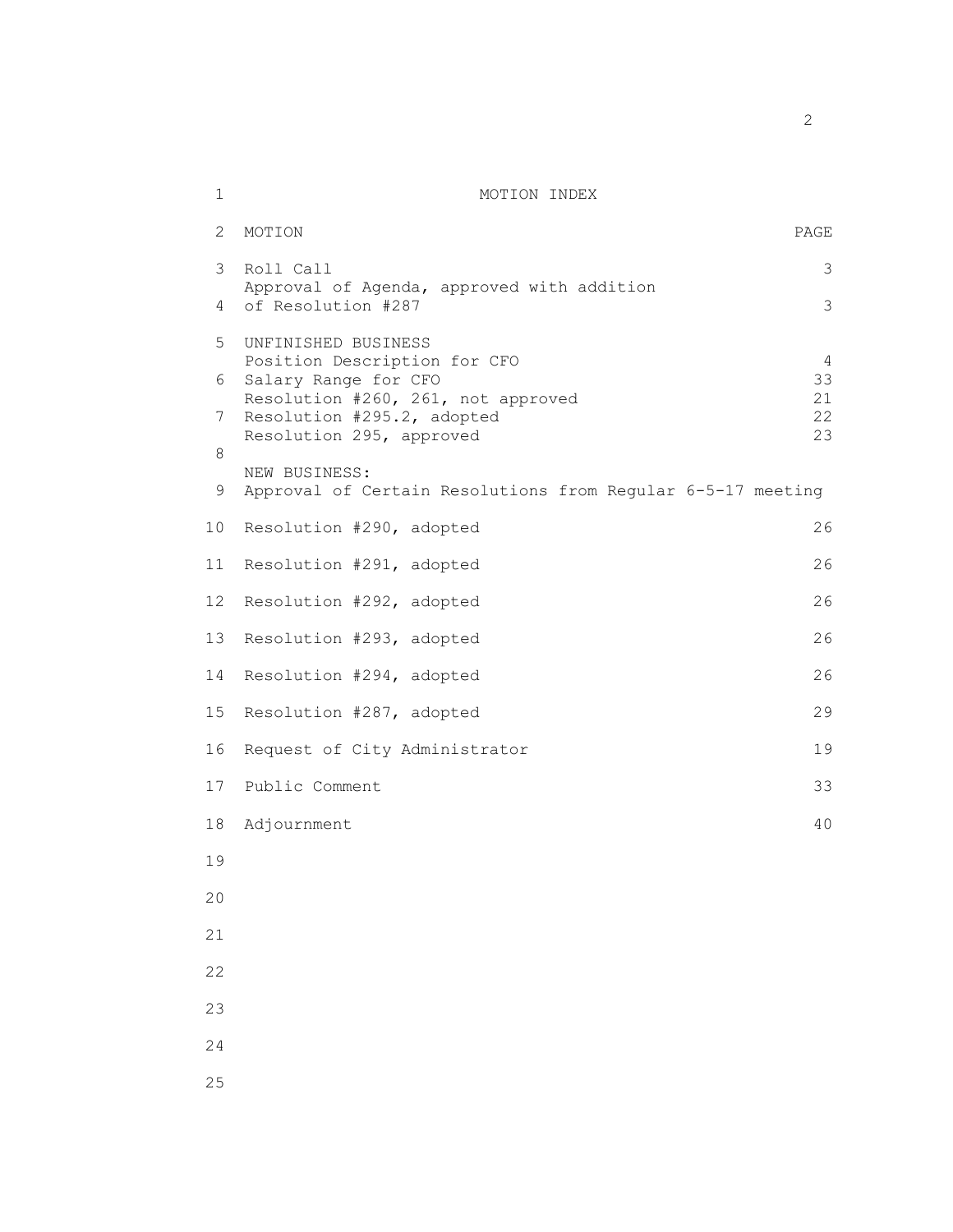1 Flint, Michigan

2 Wednesday, June 27, 2017

3 2:07 p.m.

4 THE CHAIRPERSON: The meeting will be in 5 order, please.

6 Gentlemen, we're going to begin the meeting. 7 MR. TARVER: Hello.

8 THE CHAIRPERSON: Let the record reflect that 9 we do have a quorum consisting of Mr. Newman and myself 10 here. We also have Mr. Ferguson and Mr. Tarver 11 participating from different locations by phone. We 12 particularly appreciate Mr. Tarver's dedication 13 because, where he is right now, it is 2:07 in the 14 morning.

15 Next item of business is the approval of the 16 agenda. I believe we have been asked to add one 17 resolution that was adopted by the City Council last 18 night, Resolution 287, to the agenda. We will do so 19 without objection.

20 Are there other additions to the agenda? 21 15 not, the agenda will be considered 22 approved.

23 Next item of business of this special meeting 24 is Unfinished Business. We begin with a position 25 description/salary range for the Chief Financial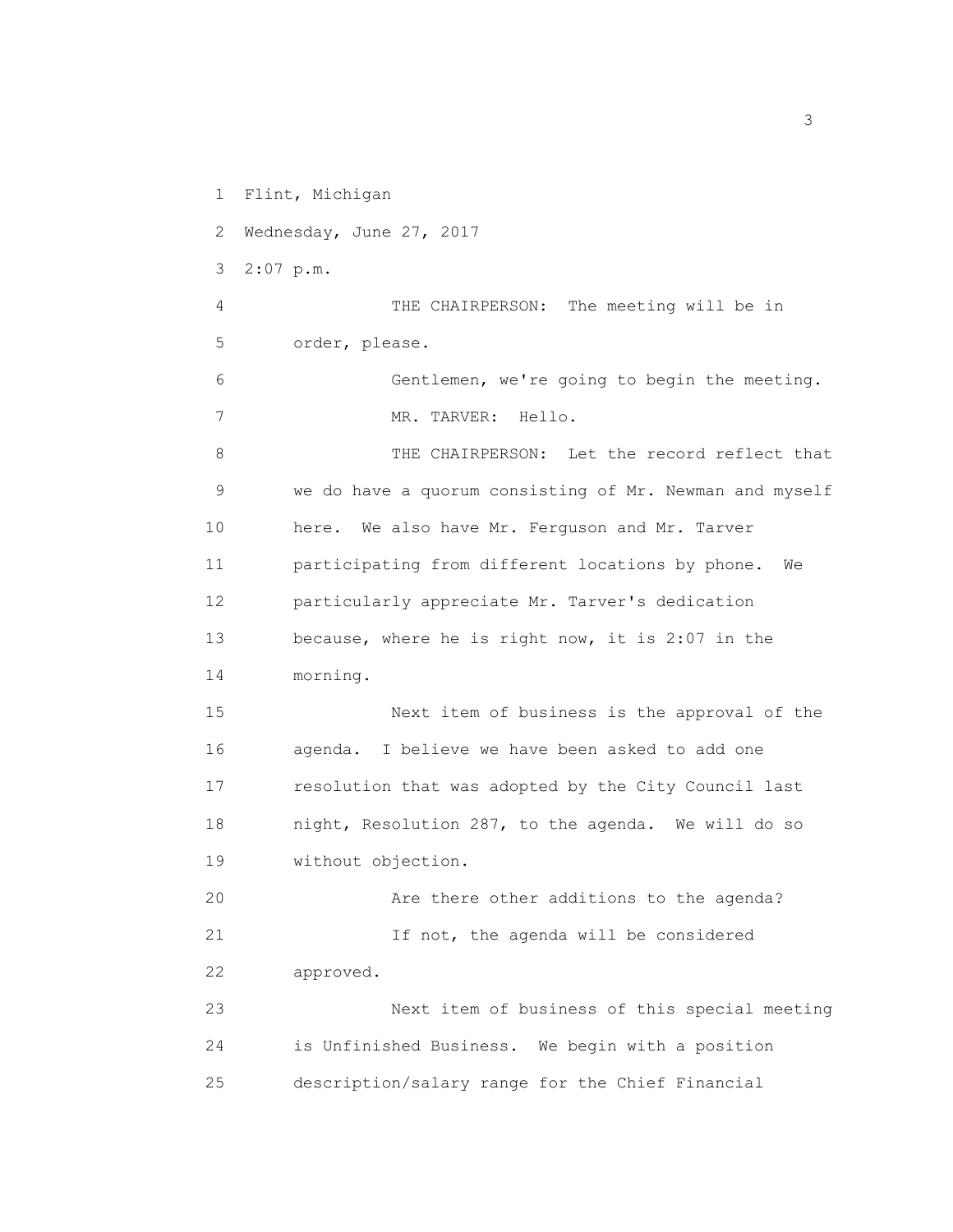1 Officer position. Under one of the former Emergency 2 Manager's orders, if there is a vacancy or a potential 3 vacancy in a department head position, this Board must 4 approve the position description and the salary range. 5 Position description was sent out with the board packet 6 last week. Are there any questions concerning that 7 position description? 8 If not, is there a motion that the position 9 description, as received, be approved? 10 MR. TARVER: So move. 11 MR. FERGUSON: Support. 12 THE CHAIRPERSON: Motion's been made and 13 supported. Those in favor of the motion, please say 14 "aye". 15 BOARD MEMBERS: Aye. 16 THE CHAIRPERSON: Opposed? 17 Motion is adopted. 18 With respect to the salary range, is there 19 someone from the City Administration that can speak to 20 what the proposed salary will be for the position? 21 Mr. Jones? 22 MR. JONES: Oh. Sorry, Mr. Headen. I just 23 don't have the position description with me right now 24 but -- 25 THE CHAIRPERSON: Is this in regards to the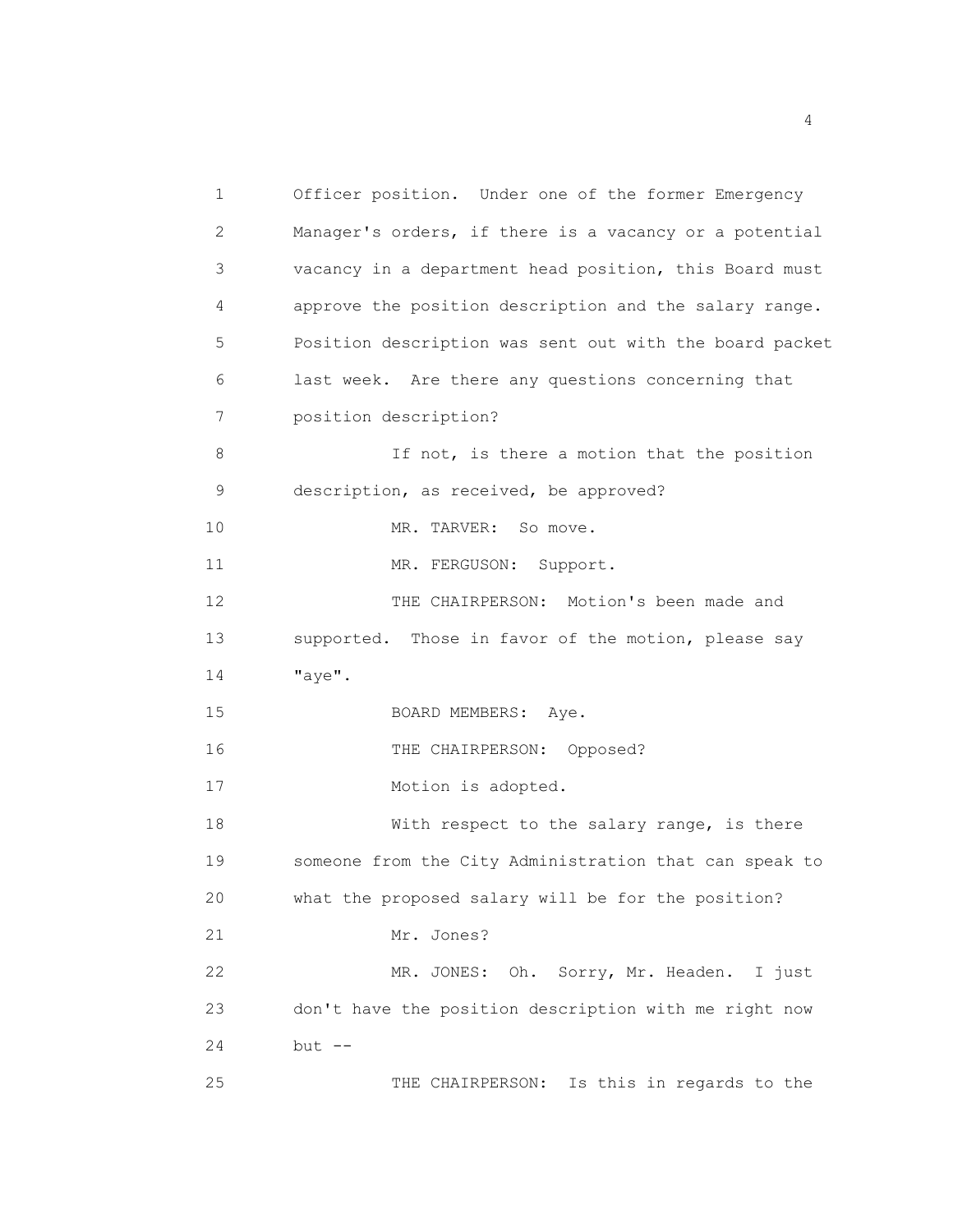1 salary range?

2 MR. JONES: Right. And so I'll be talking 3 with HR to get the salary range and then we can e-mail 4 that information to you. 5 THE CHAIRPERSON: Okay. 6 MR. JONES: But we don't have that. 7 THE CHAIRPERSON: Do you have an estimate as 8 to what it will be; will it be the same as currently 9 the case or will it be -- 10 MR. JONES: My understanding --11 THE CHAIRPERSON: -- higher or lower? 12 MR. JONES: -- is it would be the same as 13 agreed with the HR Director. In fact, we actually did 14 some changes with Mr. David Sabuda's salary because he 15 did have wider fringe benefits. So there was more in 16 the way of salary than there was for the previous 17 director. So the posting will reflect that, what the 18 previous director had made. 19 THE CHAIRPERSON: Is there a maximum range 20 that the range will not exceed? 21 MR. JONES: There is a maximum. I just don't 22 have that information before -- with me at this time. 23 THE CHAIRPERSON: Is it possible for someone 24 to provide us that before the meeting is over? 25 MR. JONES: I will try to.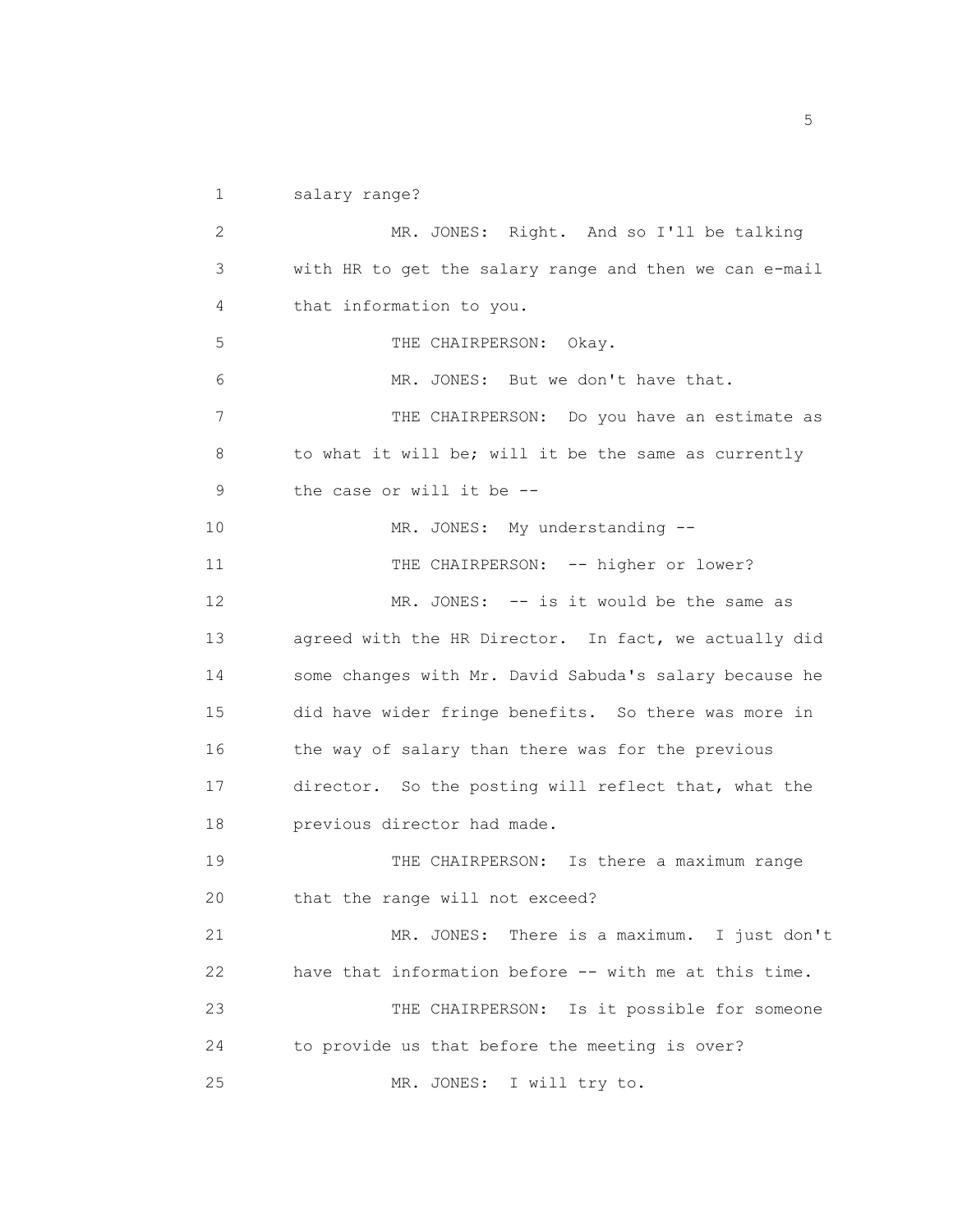1 THE CHAIRPERSON: Okay. We would like to 2 dispose of the other piece of this issue this 3 afternoon, if possible. 4 MR. JONES: Okay. I will reach out to the 5 HR Director and see if we can get that information. 6 THE CHAIRPERSON: Thank you. 7 That takes us to Resolutions 260 and 260.1. 8 These concern a water lien moratorium. They're 9 attachments 2a through -d in the packet. 10 We had some discussion about this item at our 11 regular meeting on June 14th. This issue relates, 12 somewhat, to the proposed biennial budget for fiscal 13 years '18 and '19 that we will also be taking up under 14 Unfinished Business. 15 And, of course, the budget and the water lien 16 moratorium relate, to some extent, to the City's 17 current water contract, in the fact that there's not a 18 permanent contract in place at this point, which we 19 expect will probably have some impact upon the budget 20 as well. 21 I think it would be appropriate, at this 22 point in time, to have a discussion with that 23 particular context. And I'll call upon either 24 Mr. Jones or Mr. Sabuda to come up to the microphone. 25 If you could begin by providing us with information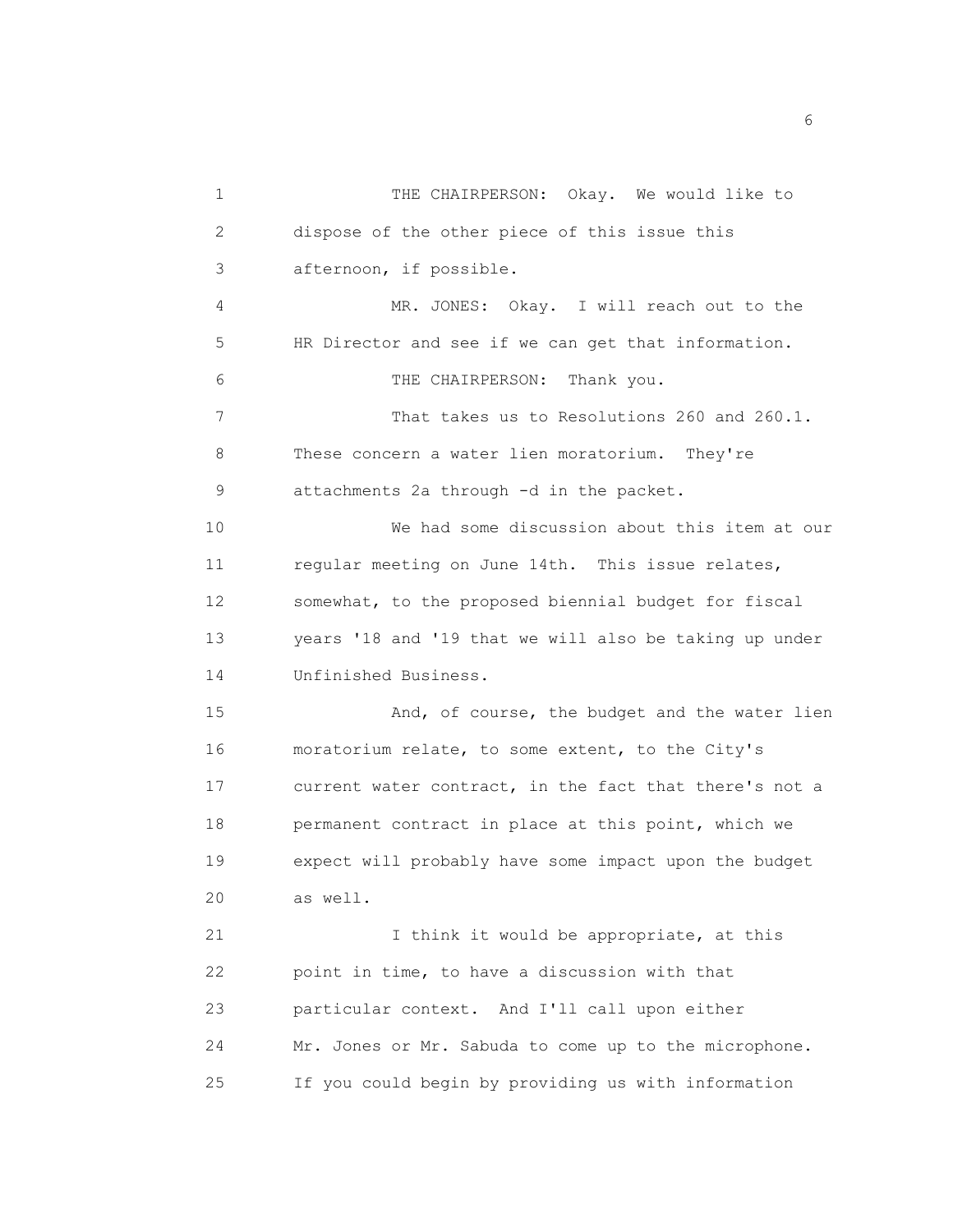1 upon what the financial impact would be if the water 2 lien moratorium were, in fact, approved this afternoon. 3 Mr. Sabuda? 4 MR. SABUDA: Yes. Thank you, Mr. Chair. 5 Good afternoon. On the water moratorium liens, where 6 we are is this: It originally, for water, sewer -- for 7 both water and sewer, we -- we were at \$5.8 million, 8 and that's with water and sewer. 9 We have collected 710,000 of that so we're 10 basically around 5.1 million available to be collected. 11 With that, \$2.350 million, approximately, is the water 12 piece of what we have right now that's under 13 moratorium. 14 And what would happen is this: Is, if -- if 15 the moratorium is not lifted -- 16 (Crackling on phone.) 17 MR. SABUDA: I couldn't hear him. 18 THE CHAIRPERSON: You can go ahead. 19 MR. SABUDA: Okay. Thank you. If the 20 moratorium is not lifted, what would happen is the \$2.3 21 million would stay on each -- on the applicable 22 subsidiary account, or the customer's account, and it 23 would be there for approximately five years. 24 Hopefully, if -- as long as the moratorium 25 was in place, what would happen is we would hope that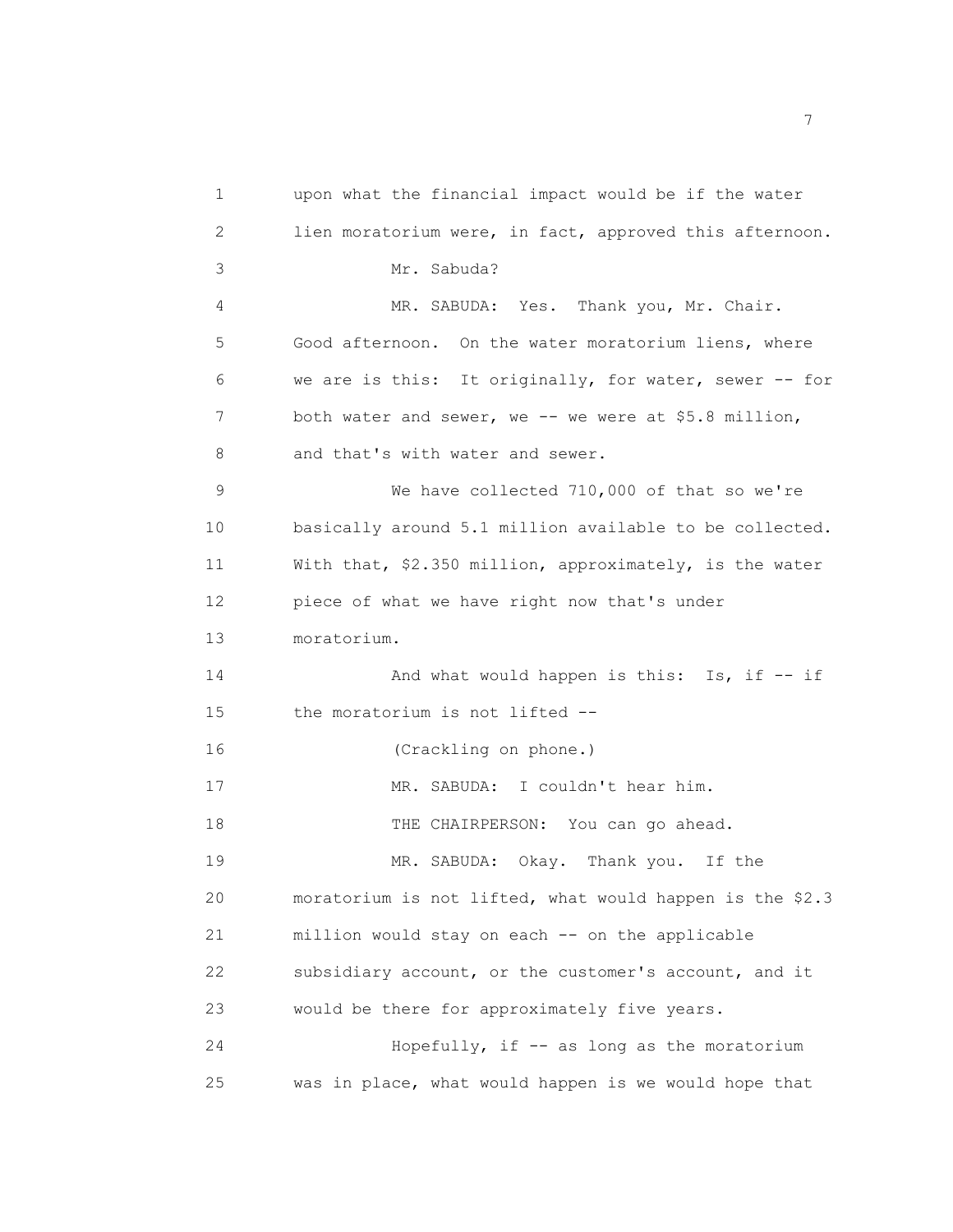1 the customer would pay the outstanding balance due. 2 But, after five years, State law says that I can't go 3 after them any longer at sunset, and we would lose 4 approximately \$2.35 million in the fifth year or the 5 beginning of the sixth year. And, at that point in 6 time, the fund balance would take a hit of \$2.5 million 7 if nothing is collected. So we lose the opportunity to 8 collect, number one.

9 There's a cash flow issue here, also. If 10 we're collecting, those dollars come in, we're able to 11 pay bills, that reduces subsidiary ledger balances, 12 receivable balances go down. That's a good thing. And 13 then, on a cash flow, the cash is there to help us pay 14 our bills. But, overall, if we receive nothing and the 15 moratorium stays in place for a five-year period, the 16 fund balance will lose \$2.350 million. That's a 17 significant hit when you're looking at a \$15 million 18 fund balance at the end of this fiscal year.

19 Thank you.

20 THE CHAIRPERSON: I had indicated on the 21 record, on the 14th, that I was inclined to approve 22 this moratorium, even though I might have issues with 23 it, because it was a -- something that we anticipated, 24 when we gave back authority to the City Council, they 25 might make decisions on occasions which we might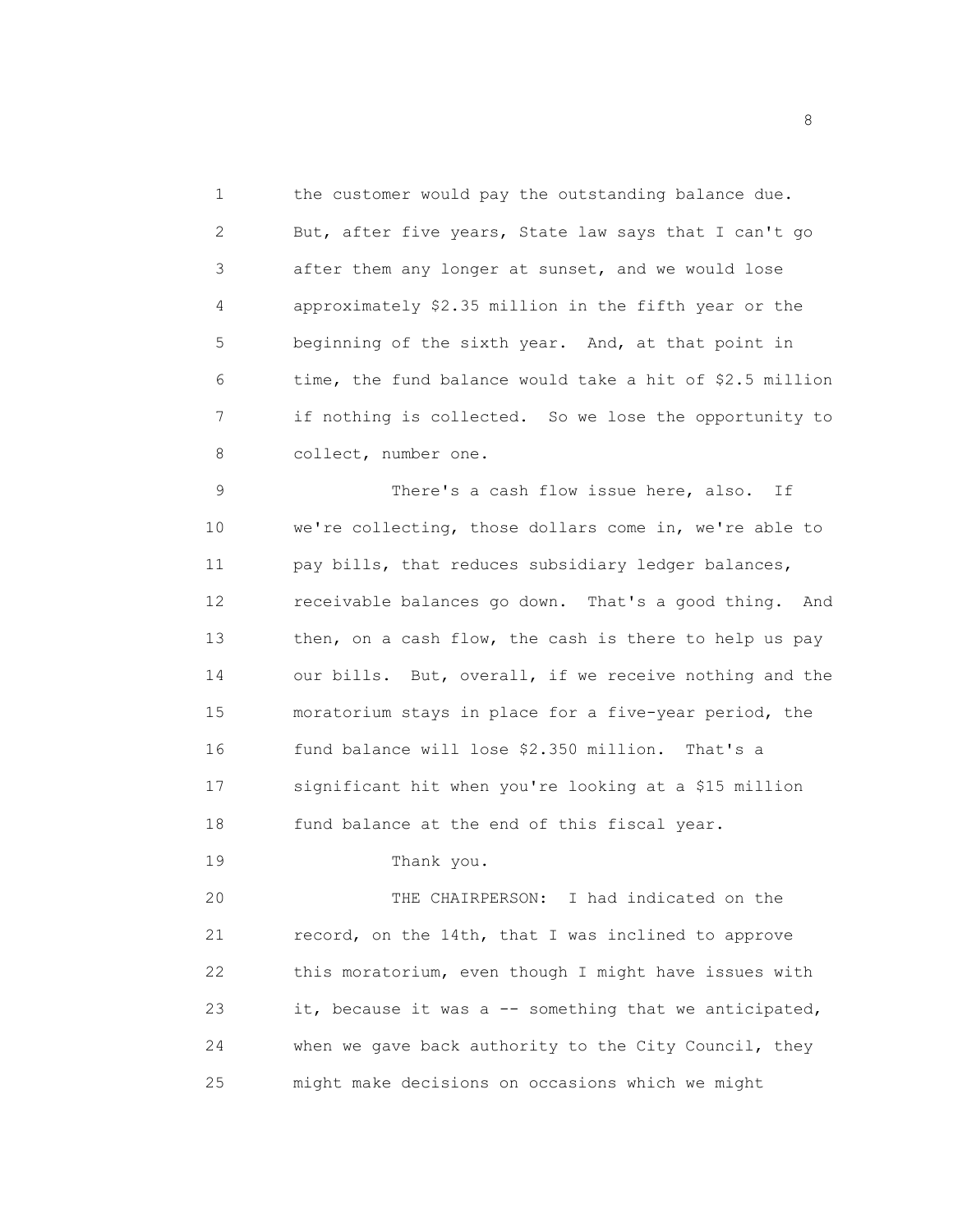1 disagree.

2 But the expectation, at that time, was that 3 some resolution would be made of the City's water 4 contract. Because we were mindful of the fact that the 5 existing temporary contract expires, I believe, at the 6 end of this month. And that, if the contract were to 7 continue on a temporary basis, compared to the proposal 8 of a 30-year contract, that the additional cost to the 9 City would be approximately \$600,000 per month. 10 Is that number correct? 11 MR. SABUDA: Well, it's a little bit more 12 than that. Your -- \$600,000 would be the KWA debt 13 payment. Also, what we would lose is the reduction in 14 the -- in the wholesale water rate cost, which over the 15 next three months we're estimating, with the approval 16 of the short-term rate, that would run another \$155,000 17 over the next three months. 18 So, in essence, what you're looking at, over 19 the next three months, by Council approving the 20 short-term rate -- or the short-term contract versus 21 the long-term deal, we're looking at almost \$1.9 22 million in additional costs, 600,000 a month for the 23 KWA debt payment for July, August and September, plus 24 \$155,000 in lost reduction in wholesale water rate. 25 THE CHAIRPERSON: And those additional costs,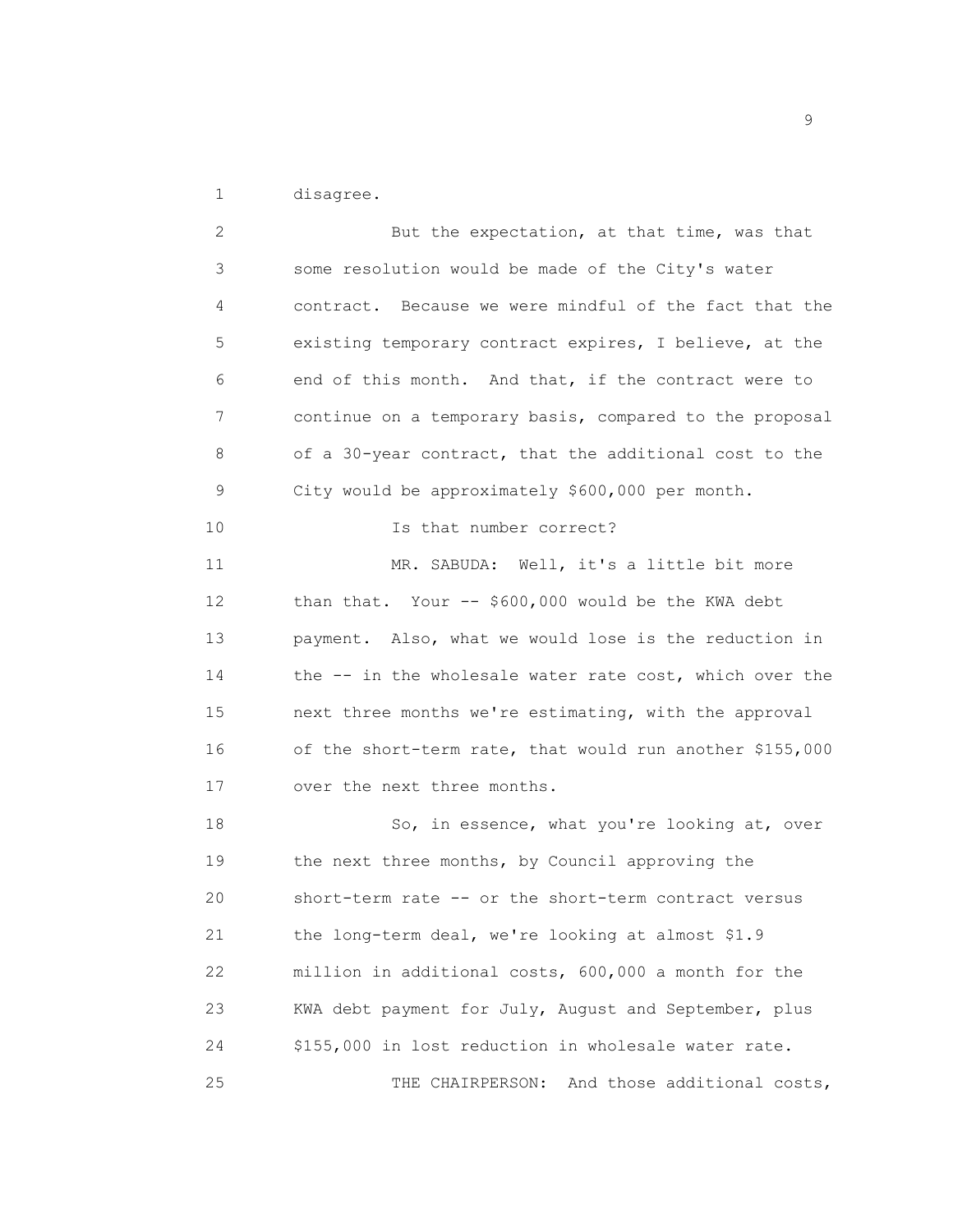1 I take it, are in addition to what you described 2 earlier, in terms of the financial impact, if the 3 moratorium stays in place? 4 MR. SABUDA: That's over and above -- well, 5 let me put it to you this way: I'm sorry. I stand 6 corrected there. So what happens is this: For this 7 current fiscal year, we have that \$600,000 per month 8 budgeted. Okay? 9 However, we're cutting into fund balance in 10 order to pay that. So what -- so what takes place here 11 is we're chewing into the \$15 million fund balance and, 12 at the end of '16/'17, if we pay that \$600,000 monthly, 13 our fund balance will, again, drop significantly, 14 almost \$7 million. And that's what puts us into 15 trouble in '18/'19. 16 And I'm kind of getting ahead of the 17 conversation here. But, by having a long-term plan in 18 place, that protects the fund balance, that protects 19 the funds, and that allows us to maintain fund balance 20 in the water fund. 21 THE CHAIRPERSON: And I understand you have a 22 gentleman here who wants to elaborate upon this issue. 23 MR. SABUDA: Sure. 24 Do you want to take it, John? 25 As far as which -- which piece?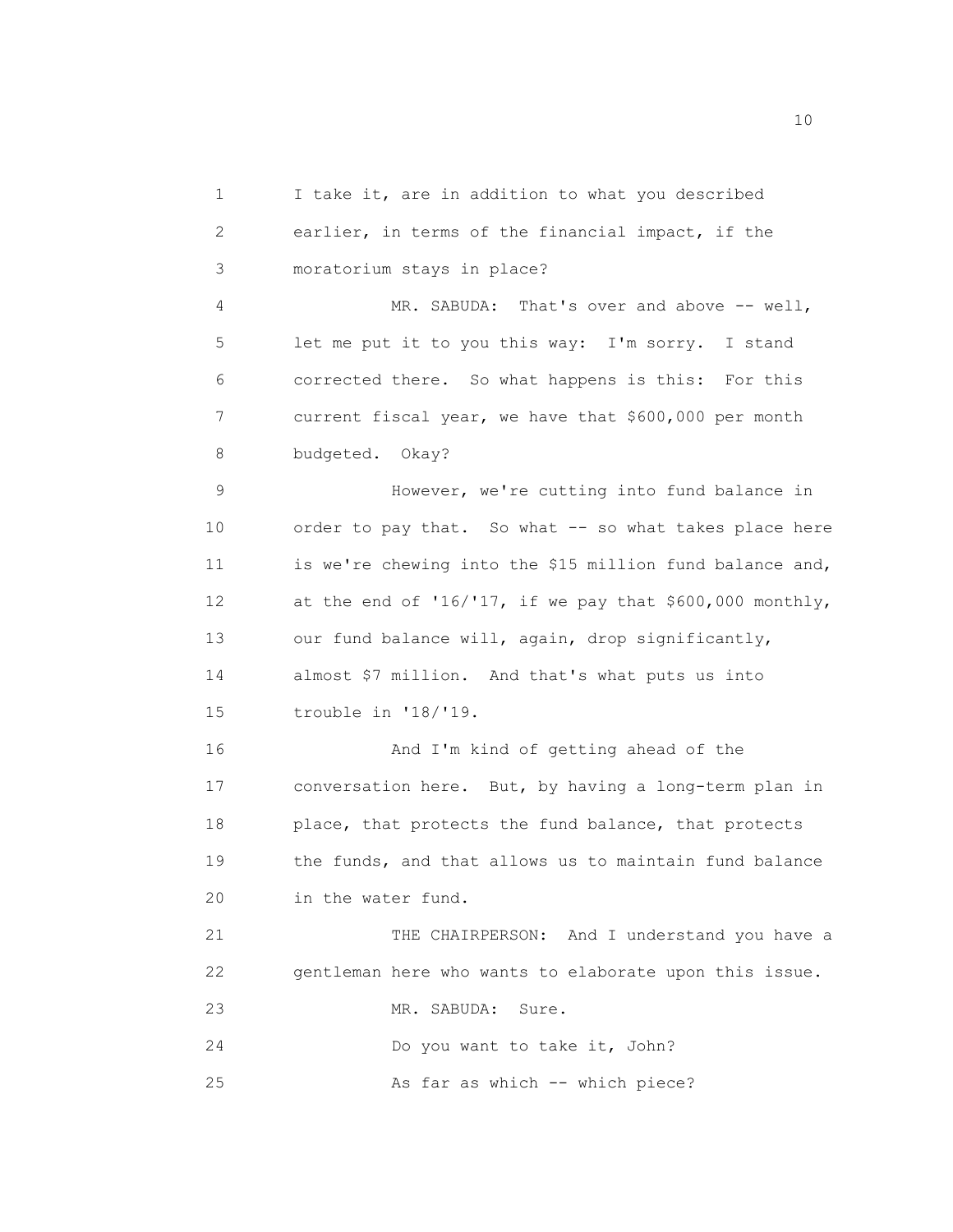1 THE CHAIRPERSON: In particular, the effect 2 of not having a long-term water contract in place. 3 MR. SABUDA: Oh, sure. 4 MR. YOUNG: My name is John Young. I've been 5 working with the City of Flint for the last nine or ten 6 months on a number of issues, one of which was the 7 water source plan. 8 Not moving forward with the proposed plan, 9 the proposed marriage plan, has a number of 10 implications; implications from public health, 11 implications from the finance side, which David has 12 addressed some of those and, obviously, some 13 implications regarding legal and regulatory issues. 14 So, from a public health prospective, obviously, this  $15$  is  $-$ 16 MR. TARVER: Is it on? 17 THE CHAIRPERSON: Gentlemen, we can hear you. 18 Please proceed. 19 MR. YOUNG: Okay. So, from a public health 20 prospective, our primary concern is, one, the switch of 21 supply, which we may have to do, and then compromising 22 the treatment from a corrosion perspective. But, 23 secondarily, not having a back-up supply. Right now 24 the City of Flint does not have a back-up supply. So, 25 if there were a failure in the 72-inch line that feeds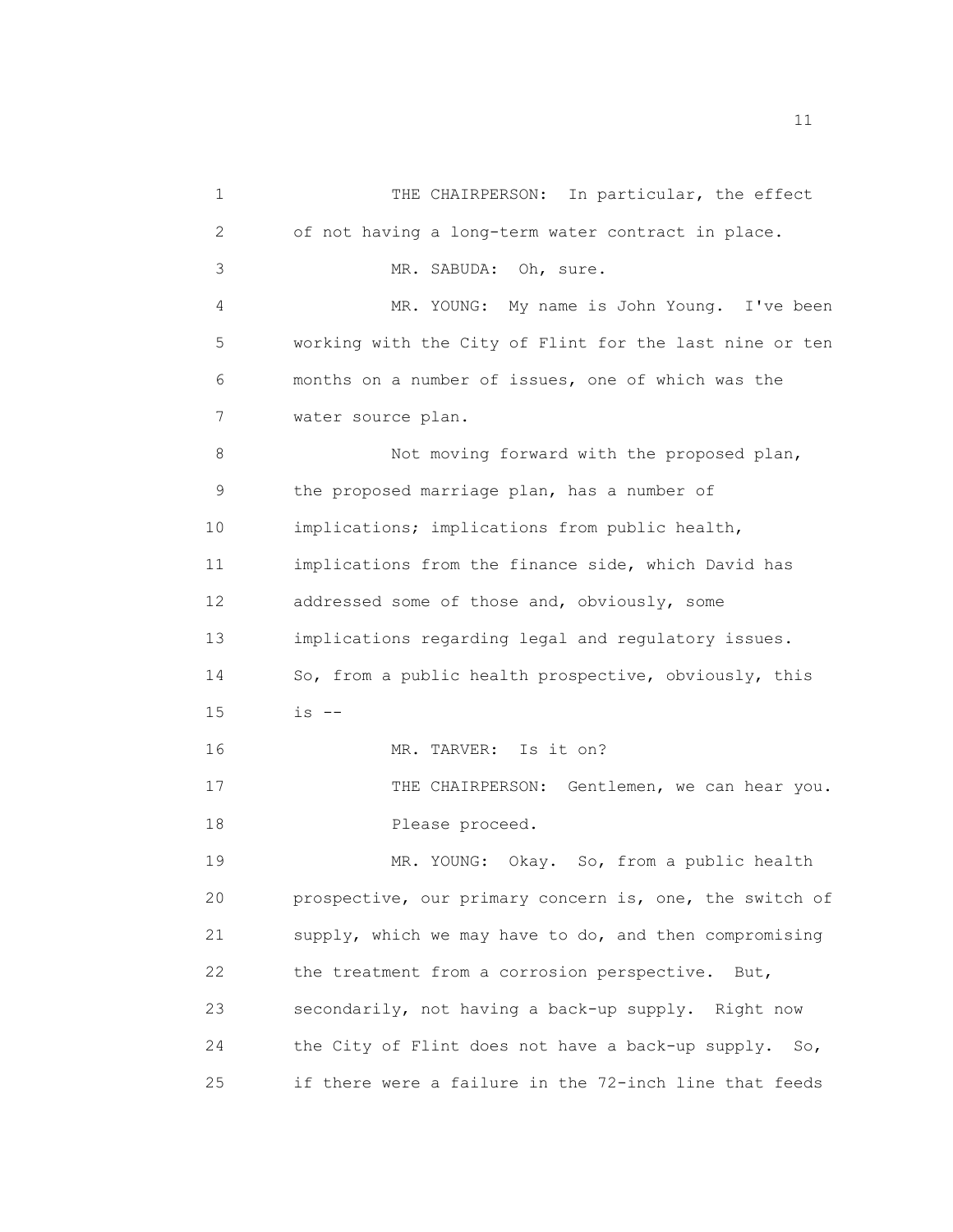1 the City, we would just exist off the storage we have 2 in our tanks, which we could probably do for two or 3 three days or something like that. So it would be a 4 public health issue, as far as the quality of the water 5 and reliability of the supply.

6 When you look at the financial side of it, 7 and David had described it pretty well, you know, we 8 can get by next -- this coming year, budget-wise by 9 pulling down our water fund substantially to dangerous 10 levels, down to as low as \$3 million, which is only one 11 month's worth of revenue. But then, the following 12 year, we have a huge deficit of about \$10 million in 13 our budget, and that would result in, potentially, a 14 rate increase, assuming the collection levels are where 15 we are today, at 6 percent, which is not practical. So 16 we have that concern.

17 On top of that, we have \$80 million at risk. 18 We have \$80 million that's come through the WIIN 19 Drinking Water Revolving Fund. And, in fact, based on 20 a letter we recently received from DEQ, they're 21 basically saying, "If you don't implement the plan, as 22 presented, that \$80 million is at risk."

23 And that \$80 million is going to be spent on 24 a number of projects; transmission mains, small mains 25 within the system, metering, water quality, pumping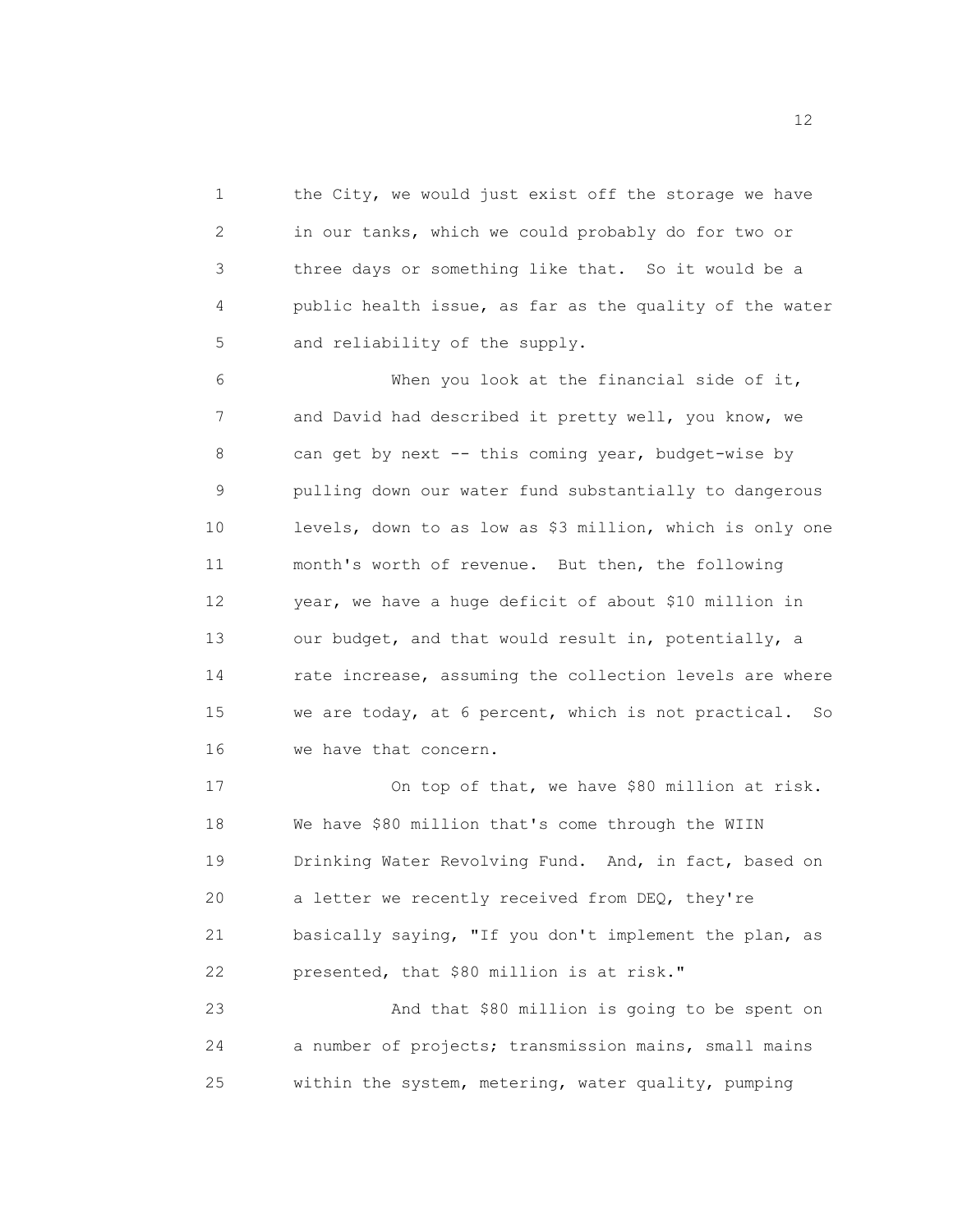1 stations, things such as that. So, if the City has to 2 fund those projects, obviously that would have a 3 substantial impact on rates and the cost of service. 4 So we have those concerns.

5 And then, obviously, we have the regulatory 6 concerns. The letter that we received from DEQ 7 basically said that, if we didn't approve a plan or 8 come up with an alternate plan by last night, legal 9 action would be taken as well as we were not -- we're 10 not complying with the current consent order at EPA. 11 So there's a number of issues that come about by not 12 moving forward with the water source plan, as 13 recommended by the Mayor.

14 MR. SABUDA: Excuse me, John. So let's keep 15 score here. Let's summarize this. So, right now, for 16 fiscal year '17/'18, the proposed budget is balanced. 17 And, as John has pointed out, we're going to eat 18 through the fund balance of approximately \$10 million.

19 If we don't do anything in '18/'19, the 20 current -- the current budget for water, water current 21 budget for '18/'19, we're anticipating a \$10 to \$11 22 million fund balance deficit, if nothing is done. 23 Okay?

24 Now, with this long-term plan, you save 25 \$6 million on -- \$6 to \$7 million on the debt piece,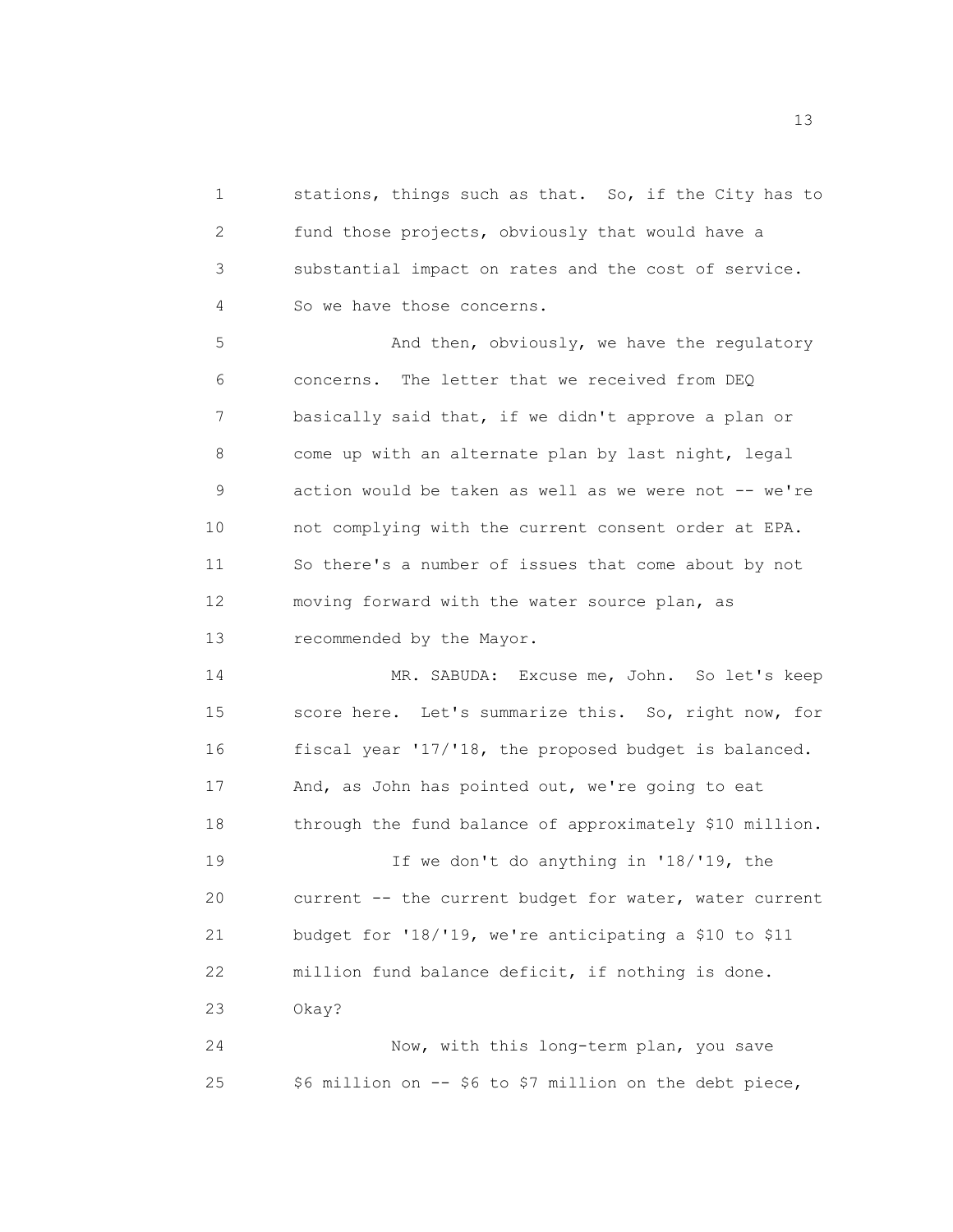1 you save approximately \$2.3 to \$2.5 million on the 2 wholesale water cost. And then, when you look at 3 the -- the operating fund of the water plant, because 4 we're no longer in the water business, we're now in the 5 water distribution business, that saves between \$1 and 6 \$2 million.

7 So, as you can see, that \$10 million 8 annually, that deficit would go away, we would save 9 fund balance and we're able to now, for both '17/'18 10 and '18/'19, have balanced budget. That's how 11 important this is.

12 Now, as John has pointed out, the plan 13 improvements, we would then put that plan improvement 14 money from the federal grant dollars, the WIIN dollars 15 into the distribution system. That's estimated to be 16 approximately \$58 million. That goes a long way in the 17 distribution system, and that improves and that also 18 deals with meters and it deals with collections. And 19 all that is then put back into the system.

20 You also avoid, as John has pointed out, 21 between -- we have 100 collection rate, which we don't 22 have right now, a 48 to 47 percent rate increase. But, 23 if we currently have a 75 percent rate increase, you're 24 looking at --

25 MR. YOUNG: Collection rate.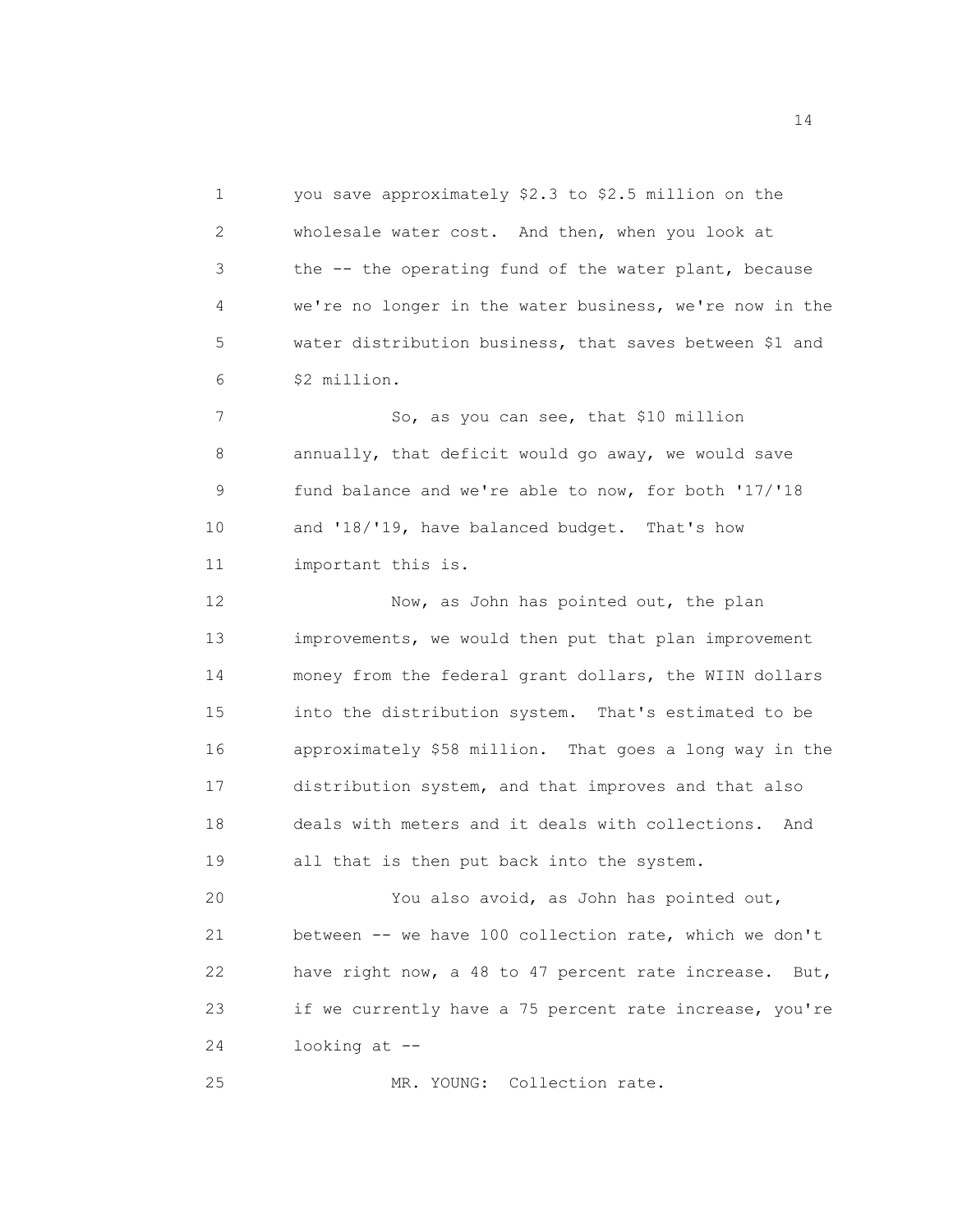1 MR. SABUDA: Collection rate, thank you, sir. 2 -- collection rate, you're looking at a 3 64 percent rate increase. Okay? That's what you're 4 looking at. 5 Now, you can do that with a combination of 6 rate increases and cuts. And, again, you're now 7 looking at operations and you hate to cut service but 8 that's what you're looking at. And this plan avoids 9 all that increase and a lot of that operational cut. 10 Thank you, sir. 11 THE CHAIRPERSON: And, with regards to 12 moratorium, do I understand correctly that that would 13 be retroactive back to April of 2014? 14 MR. SABUDA: Those are the water dollars that 15 we are willing to -- that, potentially, could roll to 16 the tax bill starting July 2014. 17 And remember -- 18 THE CHAIRPERSON: Is that a "yes"? 19 MR. SABUDA: I'm sorry? 20 THE CHAIRPERSON: In other words, the 21 moratorium would go retroactive back to April of 2014 22 when the water source was changed? 23 MR. SABUDA: Right. Those are the dollars 24 that we're talking about, yes. It would be the water 25 source change, yes.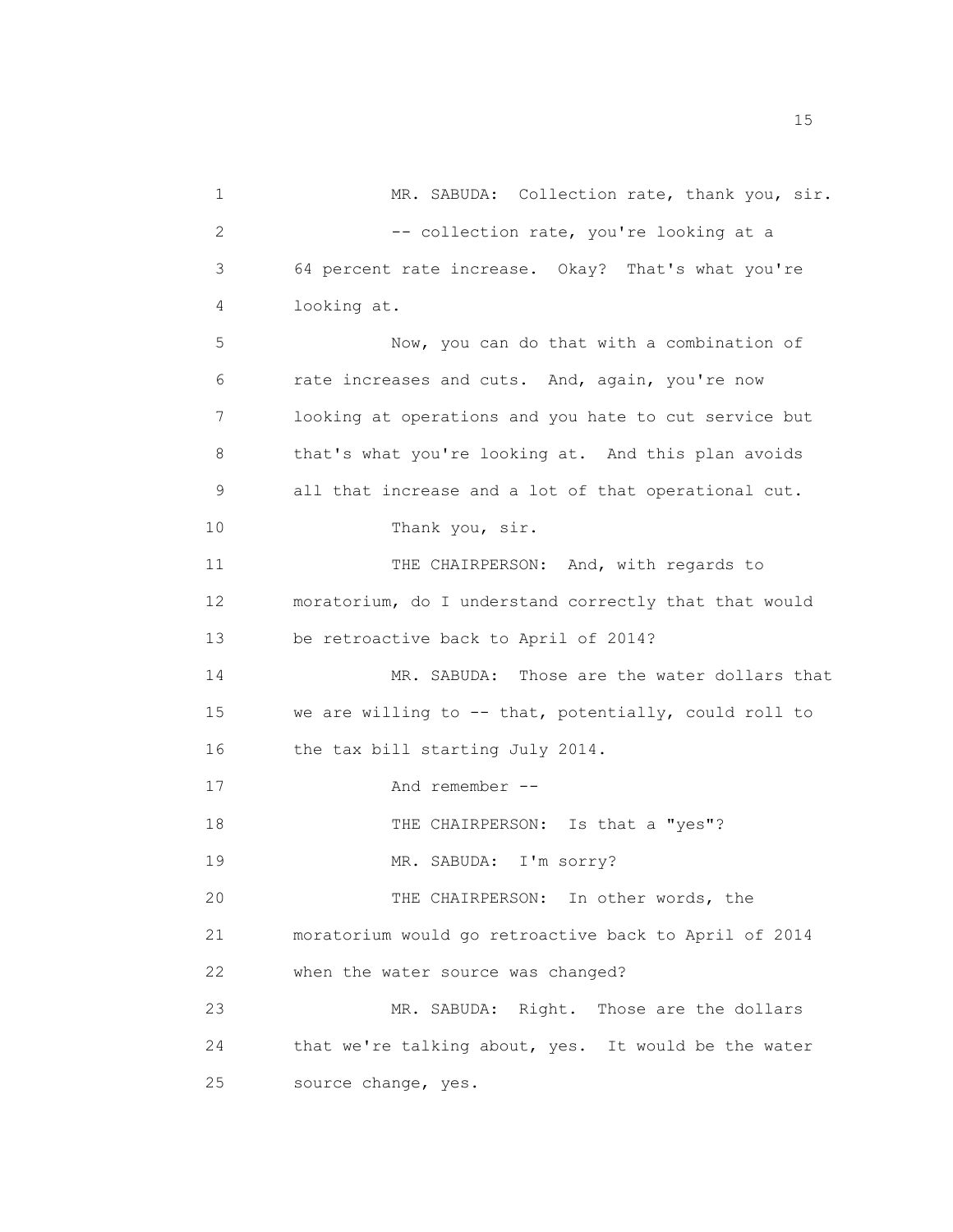| 1  | THE CHAIRPERSON: And second question regards           |
|----|--------------------------------------------------------|
| 2  | the -- the State, as I recall, provided, back in the   |
| 3  | same period of time, April of 2014, a 65 percent       |
| 4  | credit.                                                |
| 5  | MR. SABUDA: That is correct.                           |
| 6  | THE CHAIRPERSON: So is the delinquency that            |
| 7  | we're talking about, essentially, the 35 percent not   |
| 8  | covered by the credit for uses not related to          |
| 9  | consumption?                                           |
| 10 | MR. SABUDA: That is correct.                           |
| 11 | THE CHAIRPERSON: Other questions, gentlemen?           |
| 12 | Mr. Newman --                                          |
| 13 | MR. NEWMAN: I have none.                               |
| 14 | THE CHAIRPERSON: -- any questions?                     |
| 15 | MR. NEWMAN: No.                                        |
| 16 | THE CHAIRPERSON: Mr. Tarver or Mr. Ferguson?           |
| 17 | MR. TARVER: Yes?                                       |
| 18 | MR. FERGUSON: Yes?                                     |
| 19 | THE CHAIRPERSON: Any questions?                        |
| 20 | MR. FERGUSON: No.                                      |
| 21 | MR. TARVER: It would be helpful, because of            |
| 22 | so much echo, if -- if, Fred, you could summarize the  |
| 23 | impact a little more particularly. I think I'm getting |
| 24 | the gist of it. But can you summarize it for us remote |
| 25 | people?                                                |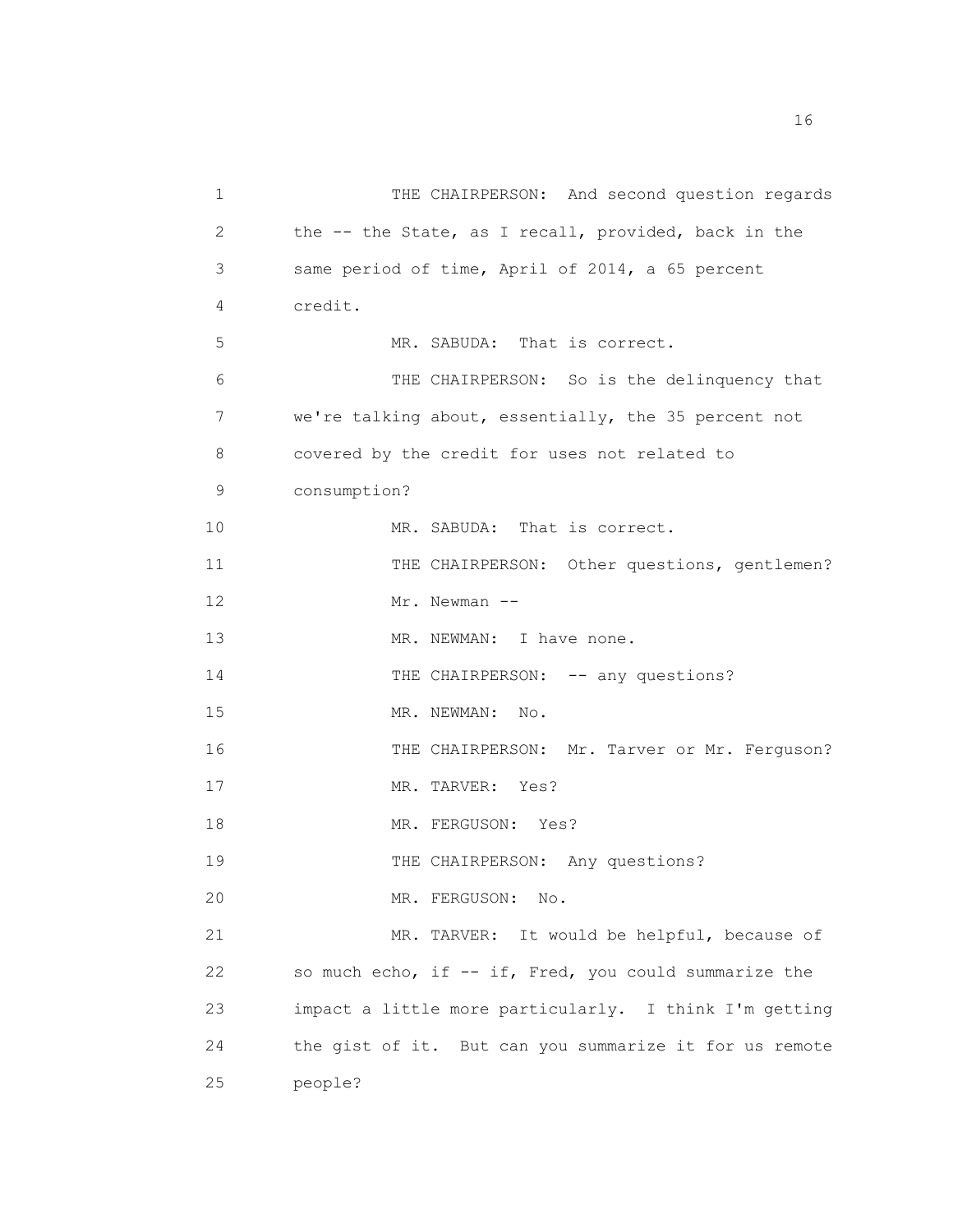1 THE CHAIRPERSON: I will in just a second, 2 Mr. Tarver. I believe Council President Nelson has 3 asked to make a comment. 4 Council President? 5 MR. NELSON: Thank you so much for that. 6 Just wanted to suppress two things here. First thing, 7 the moratorium is in place for one year while the 8 Council looks at the ordinance that was put in place 63 9 years ago. We are looking at trying to come up with 10 what would be best for this community. They all really 11 are going through a hardship. 12 I received numerous of calls from my ward and 13 it was effected by 505 people in my ward alone. So, 14 not extending it to, saying to five years. But we're 15 looking at one year. We're coming back and looking at 16 a new ordinance to put in place. 17 The thing about the long-term water source, 18 the Council approved a short-term last night; I think 19 that's coming before you. But I think it's -- it's --20 you should know some things, and that was this place 21 was full last night with citizens of this City that 22 simply says the majority -- and I can prove it with 23 phone calls, just from me, that say they don't support 24 the 30 years, they're uncomfortable. 25 It's just like taking a mortgage at the bank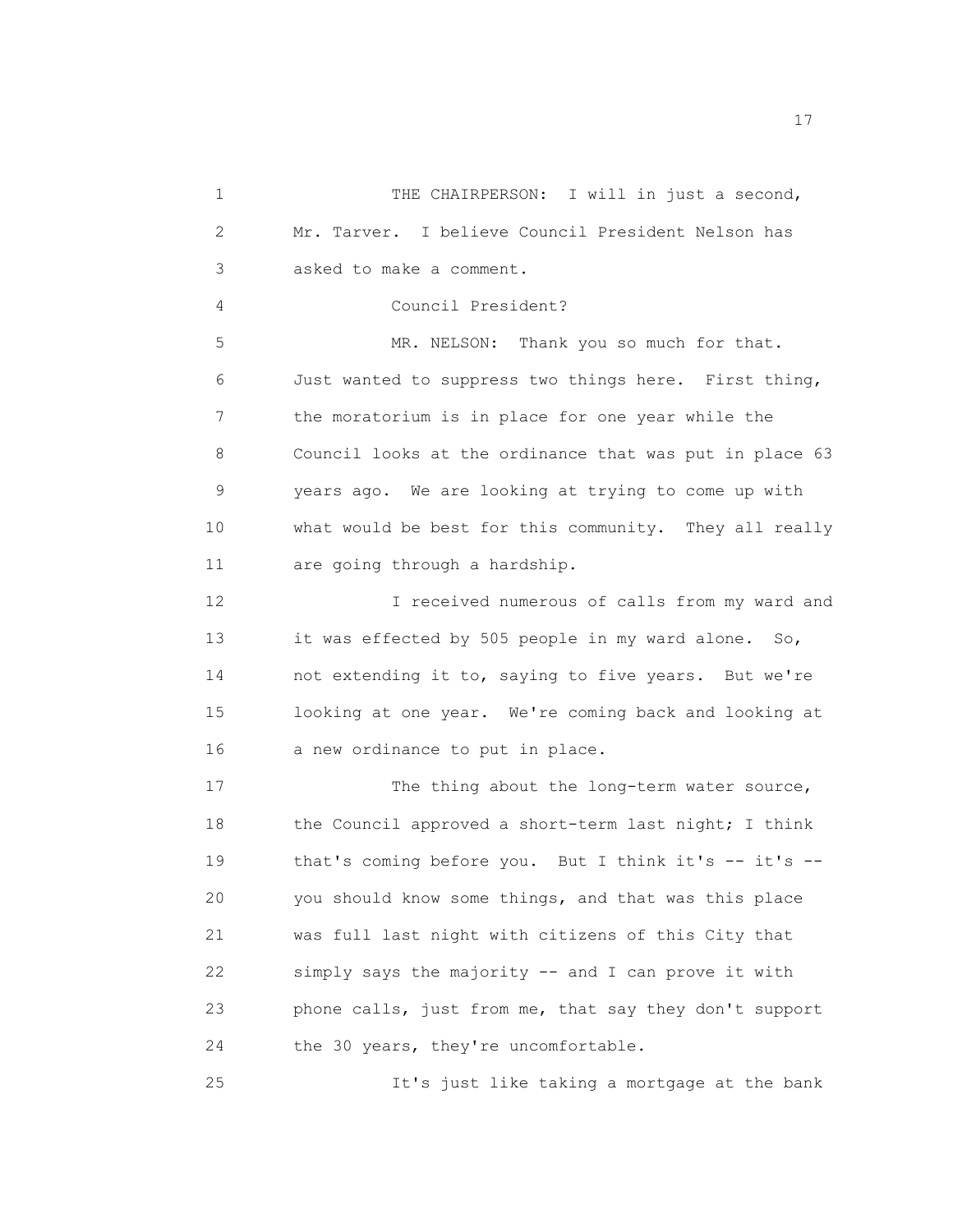1 for a 30-year. You have a fixed rate and you have a 2 flexible rate. Fixed rate, you know what you're going 3 to pay. A flexible rate, you do not know what your 4 payments will be.

5 This City is already -- and the citizens of 6 this City is already in hardship, already strapped for 7 cash. And, for someone to push us into something and 8 say, "You have to do", we've been down that road once 9 before, and that one led us to poisoned water.

10 And so, therefore, I'm simply saying that 11 this Council made two proposals last night, 12 Councilwoman Galloway and Councilman Winfrey proposed 13 an alternate source. But, come to find out, that they 14 had to go through EPA and DEQ, there was a list of 15 things that was just given to us just last night that 16 we have to go through. But my hat goes off to those 17 two for doing that. But to find out that it still may 18 not be good enough because we heard of this June 26th 19 deadline.

20 Now, one source said the EPA did not give us 21 a deadline and one source say it did. And so I'm just 22 simply saying, to the RTAB, you have the power to do as 23 you please. But, as elected officials, we have to do 24 what the people elected us to do, and that is to serve 25 them. And I stand here today to tell you the numerous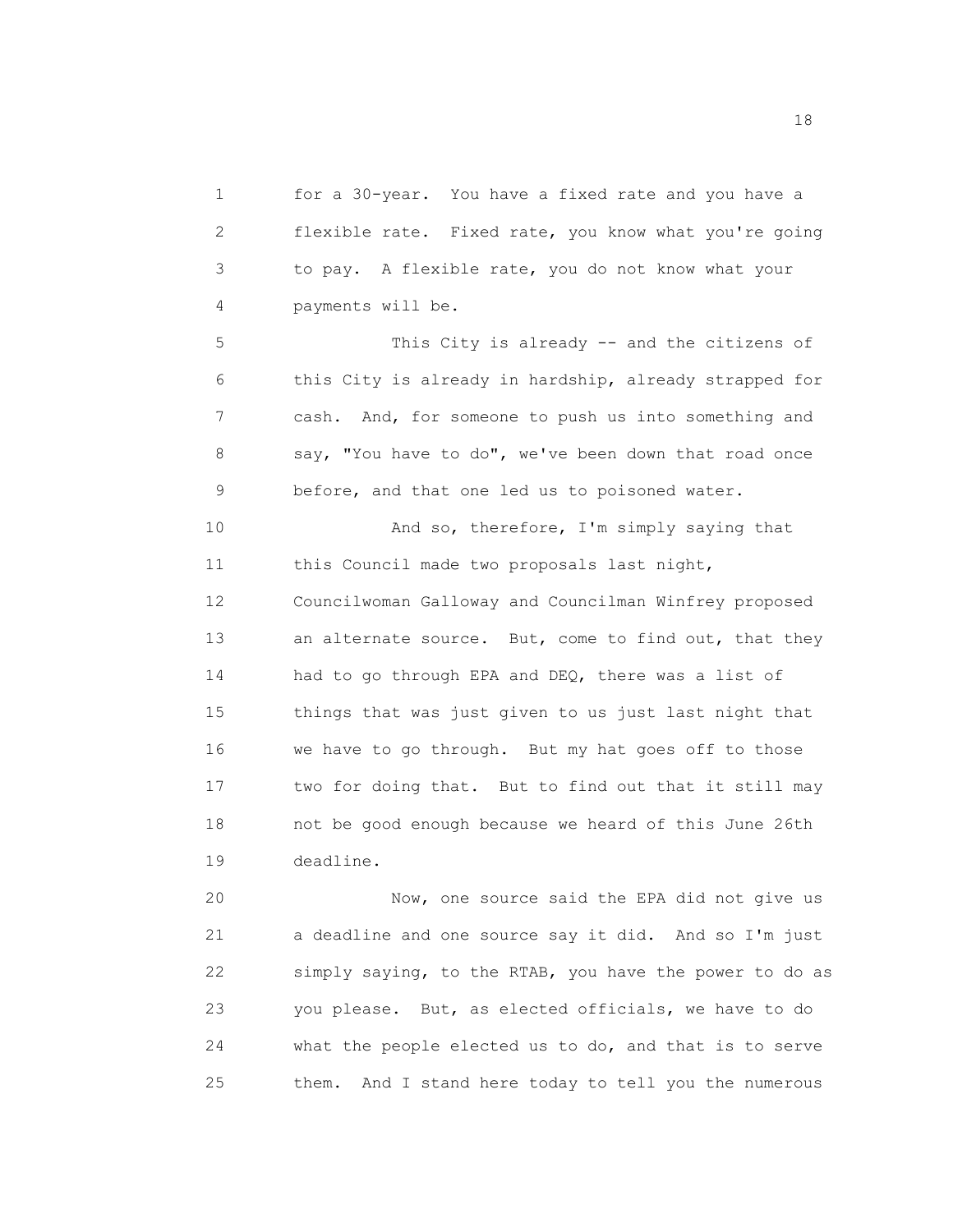1 of phone calls and e-mails that I received from the 2 people that elected me, it's so great. And they're not 3 supporting a 30-year, they're not.

4 And what did you say afterward? What should 5 I say to you then? I should say to you that we did 6 present some alternate water sources. What? To find 7 out that they may not be approved because EPA has to 8 dig into it the DEQ has to dig into it, and we respect 9 that. But I think we should have a fair chance. If it 10 took them seven or eight months to put this together, 11 why can't we have at least four or five months to 12 respond?

13 I thank you for hearing me.

14 THE CHAIRPERSON: Thank you.

15 Mr. Jones?

16 MR. JONES: Yes, Mr. Headen. I do think it's 17 important to note that, while the Mayor is certainly 18 recommending the water source recommendation, the Mayor 19 is not opposed to the moratorium. And so she is not 20 opposing this moratorium at all.

21 THE CHAIRPERSON: Thank you.

22 MR. JONES: You're welcome.

23 THE CHAIRPERSON: Gentlemen, then to 24 summarize, and I won't recite all the numbers provided 25 by either Mr. Sabuda or Mr. Young. But my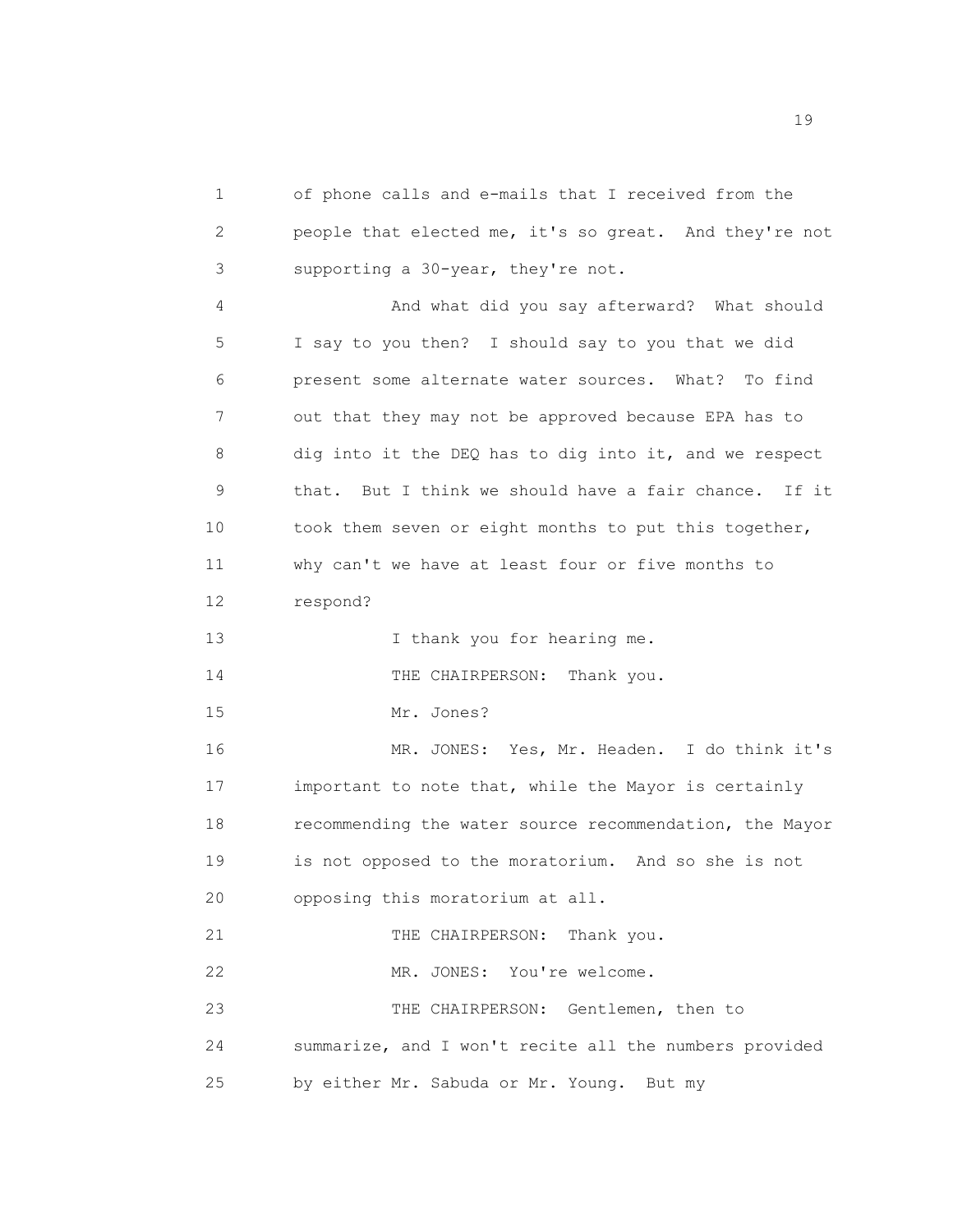1 understanding is that the delinquencies were

2 approximately 5.8 million, at the time, I assumed, that 3 the notice went out of placement of these liens upon 4 delinquent tax roll, and approximately \$700,000 was 5 collected. So the delinquency was reduced down to 6 about 5.1 million.

7 I think the more salient point is the fact 8 that, at least in combination, the moratorium plus 9 extending the temporary water source contract with the 10 Great Lakes Water Authority would have a somewhat 11 profound impact upon the condition of the water fund to 12 the approximate tune of about \$10 million.

13 MR. SABUDA: \$12.

14 THE CHAIRPERSON: \$12 million.

15 MR. SABUDA: \$12 million.

16 THE CHAIRPERSON: So the impact would be 17 substantial and would significantly impact that fund 18 over the next 12 months. And I do think, as I said at 19 the outset, that it's important to view the water lien 20 moratorium not in isolation but within the context of 21 other issues, including the budget that we'll be taking 22 up in a moment.

23 Given that fact and given the fact we've had 24 some presentations already on -- on the impact of it, 25 I'm going to go ahead and -- and motion that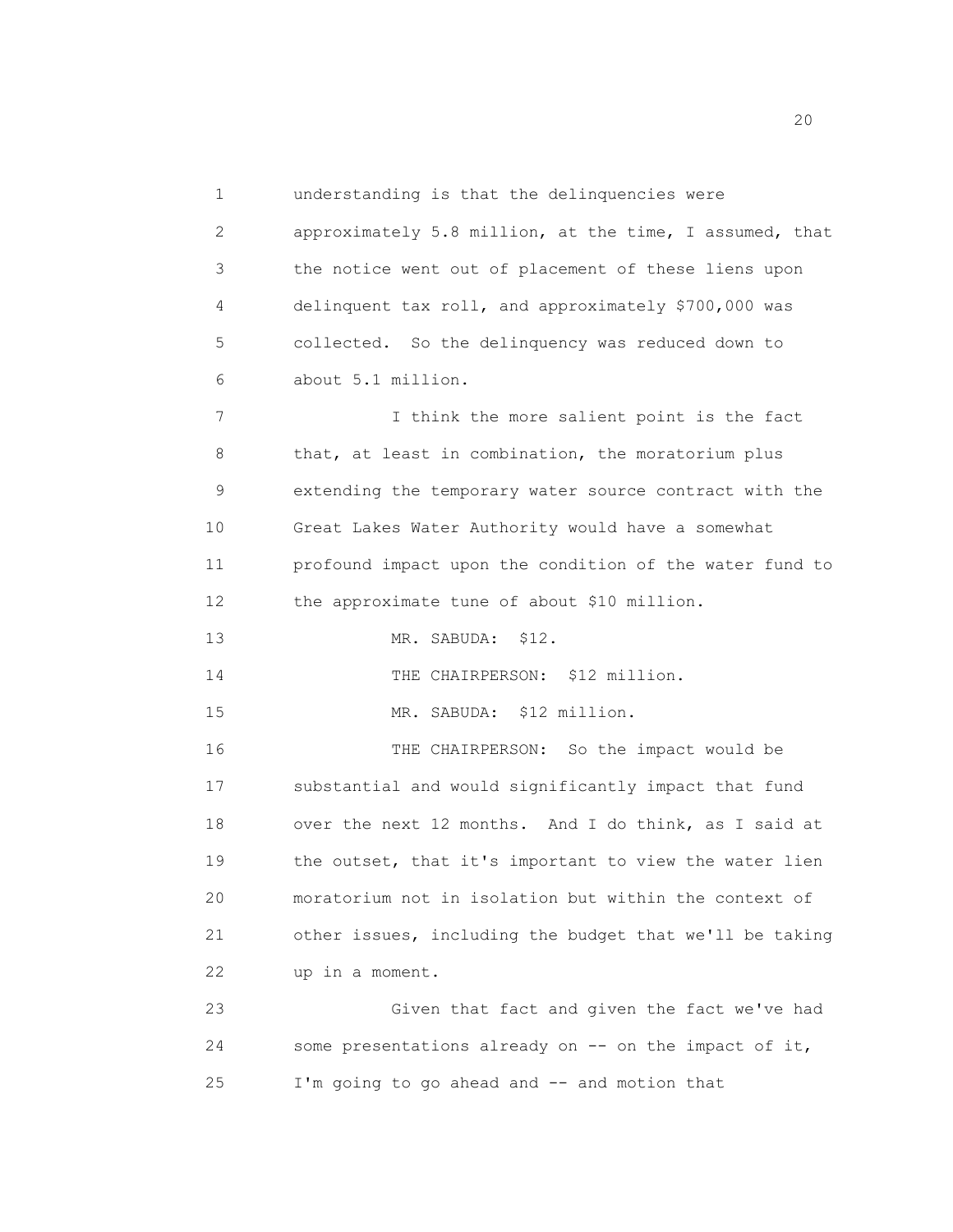1 Resolutions 260 and 260.1, which are fairly identical 2 but related, motion that they not be approved. 3 Is there support? 4 MR. TARVER: Support. 5 THE CHAIRPERSON: Is there any discussion? 6 If not, those in favor of the motion, please 7 say "aye". 8 BOARD MEMBERS: Aye. 9 THE CHAIRPERSON: Opposed? 10 Motion is adopted. Resolutions 260 and 260.1 11 that would have provided for a moratorium on water 12 liens are not approved. 13 We'll proceed next to Resolution 295.2. I'll 14 ask Mr. Cline to summarize for us the contents of that 15 resolution. 16 MR. CLINE: All right. Good afternoon. 17 Resolution 295.2 regards the adoption of the 18 City Budget. The City Council, under Resolution 295, 19 adopted a budget. The Mayor exercised her veto 20 authority and vetoed that resolution. The City 21 Council, at its -- at a meeting voted and adopted 22 Resolution 295.2, which overrides the Mayor's veto, 23 which brings the budget for the RTAB for approval. 24 So action by this body on Resolution 295.2 25 would be to affirm, if you will, the override of the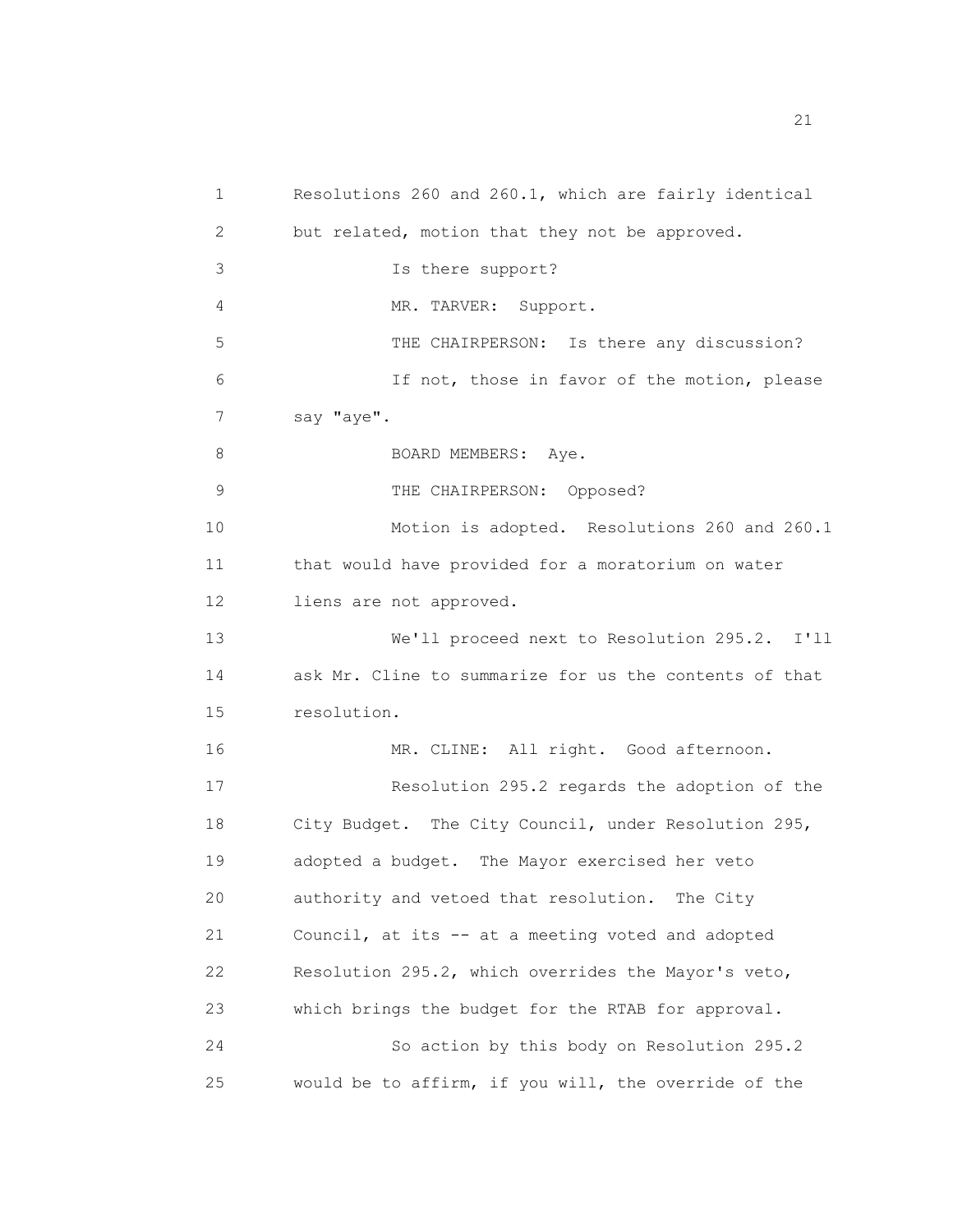1 Mayor's veto of the City budget. 2 THE CHAIRPERSON: Is there a motion that 3 Resolution 295.2 be approved? 4 MR. FERGUSON: So move. 5 THE CHAIRPERSON: Is there support? 6 MR. NEWMAN: Support. 7 THE CHAIRPERSON: Motion is made and 8 supported. Any discussion regarding Resolution 295.2? 9 If not, those in favor of the motion, please 10 say "aye". 11 BOARD MEMBERS: Aye. 12 THE CHAIRPERSON: Opposed? 13 Motion is adopted. 14 That brings us, then, to Resolution 295, 15 which is the biennial budget for fiscal years 2018 and 16 2019. 17 Is there a motion that Resolution 295 be 18 approved? 19 MR. FERGUSON: So move. 20 MR. NEWMAN: Support. 21 THE CHAIRPERSON: Motion's made and 22 supported. Any discussion? 23 If not, those in favor of the motion, please 24 say "aye". 25 BOARD MEMBERS: Aye.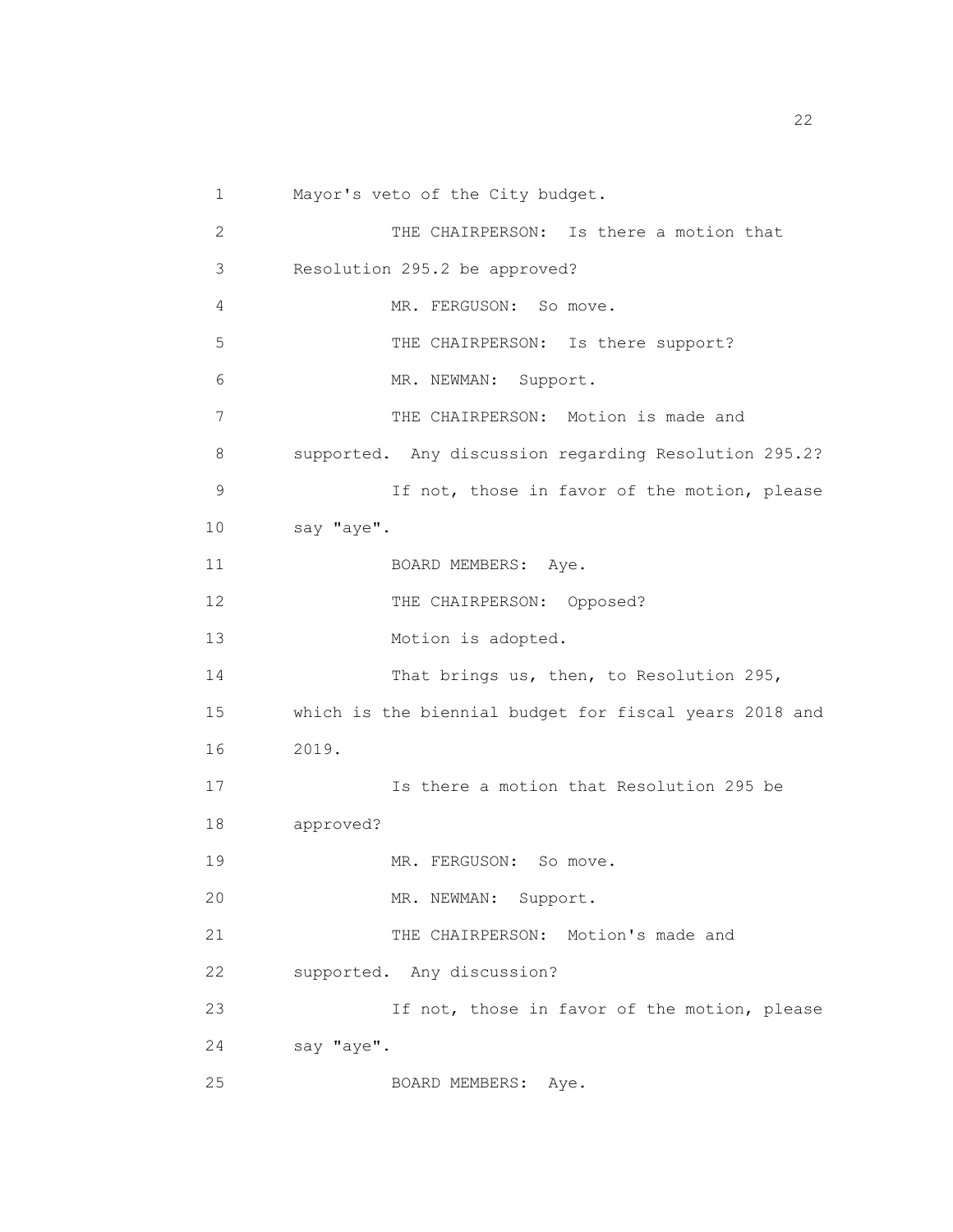1 THE CHAIRPERSON: Opposed? 2 Motion is adopted. The biennial budget is 3 approved. 4 There are related resolutions to the biennial 5 budget. I will call upon either Mr. Cline or 6 Mr. Sabuda to walk us through Resolutions 290 through 7 294. 8 MR. SABUDA: Good afternoon, Mr. Chair and 9 members. Bear with me here for a moment while I get to 10 29 -- we're on 2 -- 290, 291, 293 and 294. Okay? 11 THE CHAIRPERSON: Yes. 12 MR. SABUDA: On 290, the real property 13 millage rates are in front of you. There was no change 14 from those millage rates from last year to this year. 15 What we have is -- bear with me. My book isn't set 16 up -- yes, it is. Good. 17 Okay. We're looking at 19.10 mills. Now, 18 we're -- this is just City operating only, so you have 19 general operating, public improvement, police, public 20 transportation, parks and recreation, police and fire, 21 no change from last year. We're looking at a total of 22 19.10 mills to run the City over the next fiscal year. 23 On the -- on the street lighting resolution, 24 what we're looking at is a rate -- a rate of \$70.94 per 25 parcel. That is no change from last year.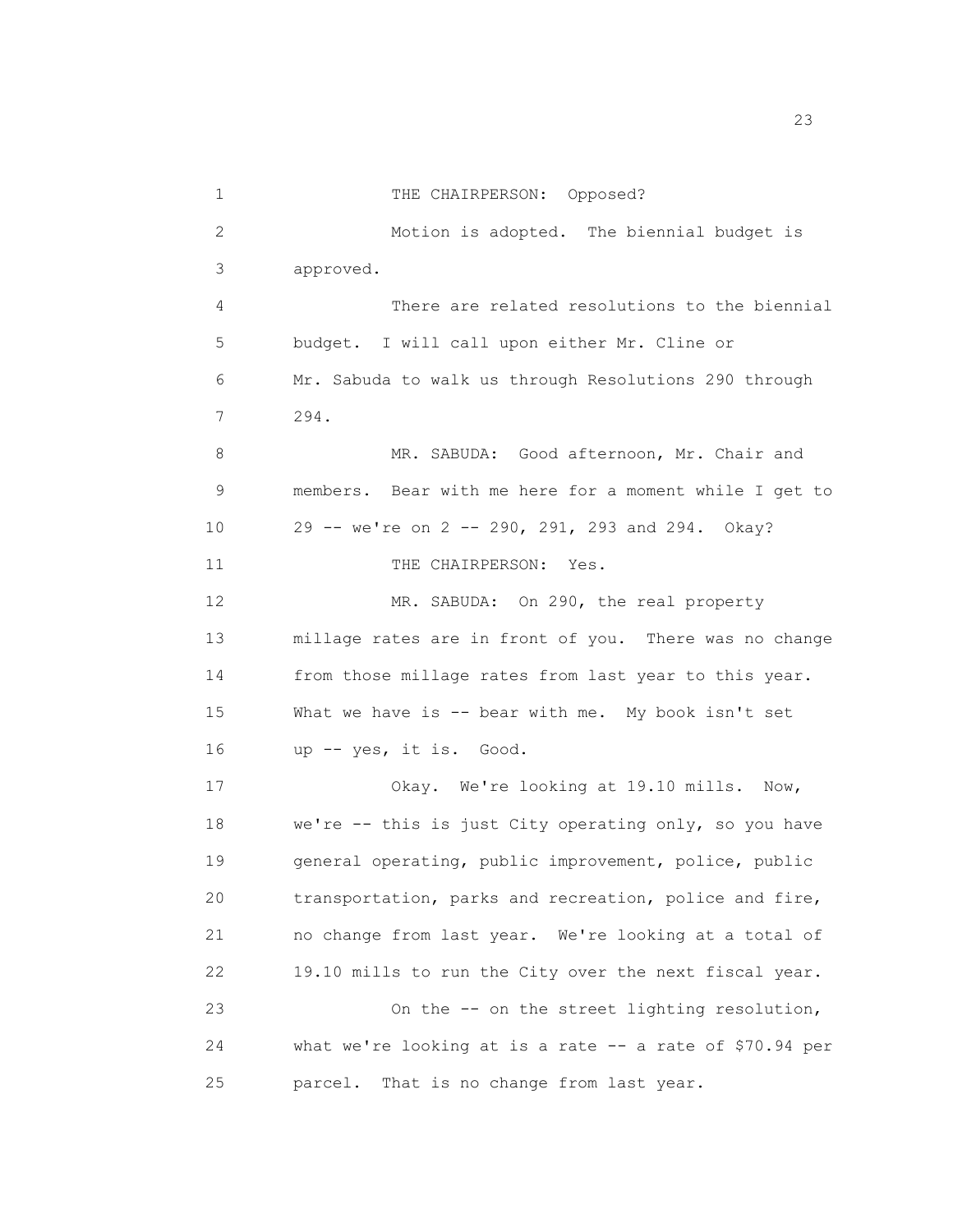1 On the waste fee, what we're looking at is a 2 dollar -- I want to make sure I get this right here 3 because there was a change. \$1.5047. And, with that, 4 that is no change from last year. And then, of course, 5 we have the master fee schedule, which is carried 6 forward from last year, which gets amended during 7 various times throughout the year. With that, these 8 rates support the operation of the general fund and, 9 also, of various special revenue funds that the City 10 utilizes in order to operate and provide service to 11 the -- to the City. 12 And with that, what I would like to add is, 13 on the estimated tax levy, we're looking at 14 approximately \$13.3 million in '17 and \$13.4 million. 15 So that's what the taxes generate, property taxes 16 generate, to help us run the operation of the City. 17 With that, I'll be happy to entertain any and 18 all questions that the Commission may have. 19 THE CHAIRPERSON: Any questions for the Chief 20 Financial Officer regarding any of these five 21 resolutions? 22 Mr. Newman, any questions? 23 MR. NEWMAN: I didn't read thoroughly 24 Number 2, Resolution 291. 25 MR. SABUDA1: The DDA millage rate?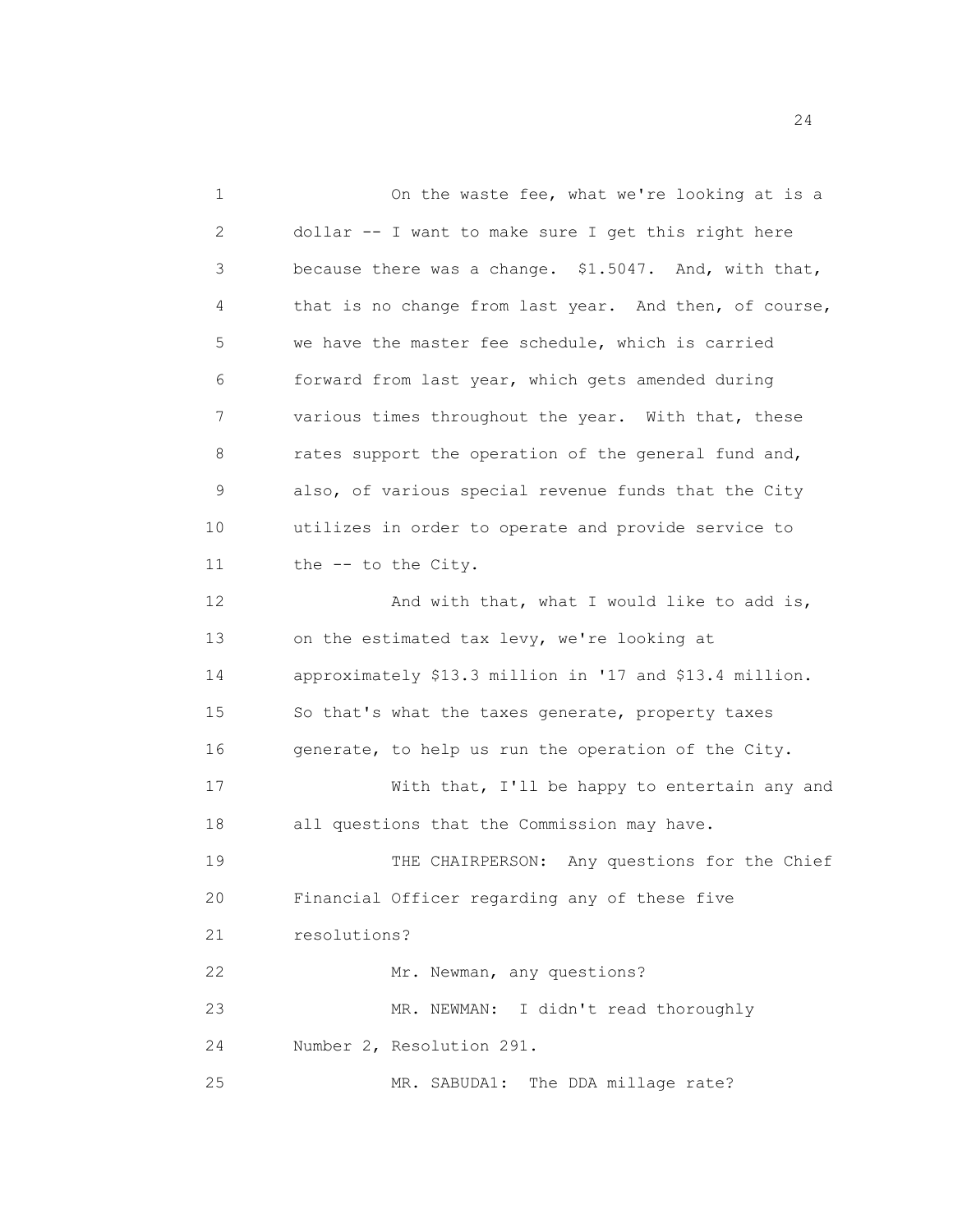- 
- 1 MR. NEWMAN: Yes.

| 2  | MR. SABUDA: Oh, very good. The DDA millage              |
|----|---------------------------------------------------------|
| 3  | rate -- thank you. I did miss that. Okay. The DDA       |
| 4  | millage rate is slightly rolled back. It went to the    |
| 5  | salary of 80.06 mills. I want to say it was \$1.92 last |
| 6  | year, it rolled back because of the property growth in  |
| 7  | the area. And that's -- and we don't budget for that    |
| 8  | operating fund. However, Council does approve that      |
| 9  | rate. But it is a roll back and it is in compliance     |
| 10 | with the Headlee Amendment and Proposal A, as amended   |
| 11 | in 1992.                                                |
| 12 | Thank you for that. And, again, I'll be                 |
| 13 | happy to entertain any questions that the Board may     |
| 14 | have.                                                   |
| 15 | THE CHAIRPERSON: Any other questions?                   |
| 16 | Is there a motion, then, that Resolutions               |
| 17 | 190 -- I'm sorry -- 290 through 294 be approved?        |
| 18 | MR. FERGUSON: So move.                                  |
| 19 | MR. NEWMAN: Support.                                    |
| 20 | THE CHAIRPERSON: Motion is made and                     |
| 21 | supported. Any further discussion?                      |
| 22 | If not, those in favor of the motion, please            |
| 23 | say, "aye".                                             |
| 24 | BOARD MEMBERS: Aye.                                     |
| 25 | Opposed?<br>THE CHAIRPERSON:                            |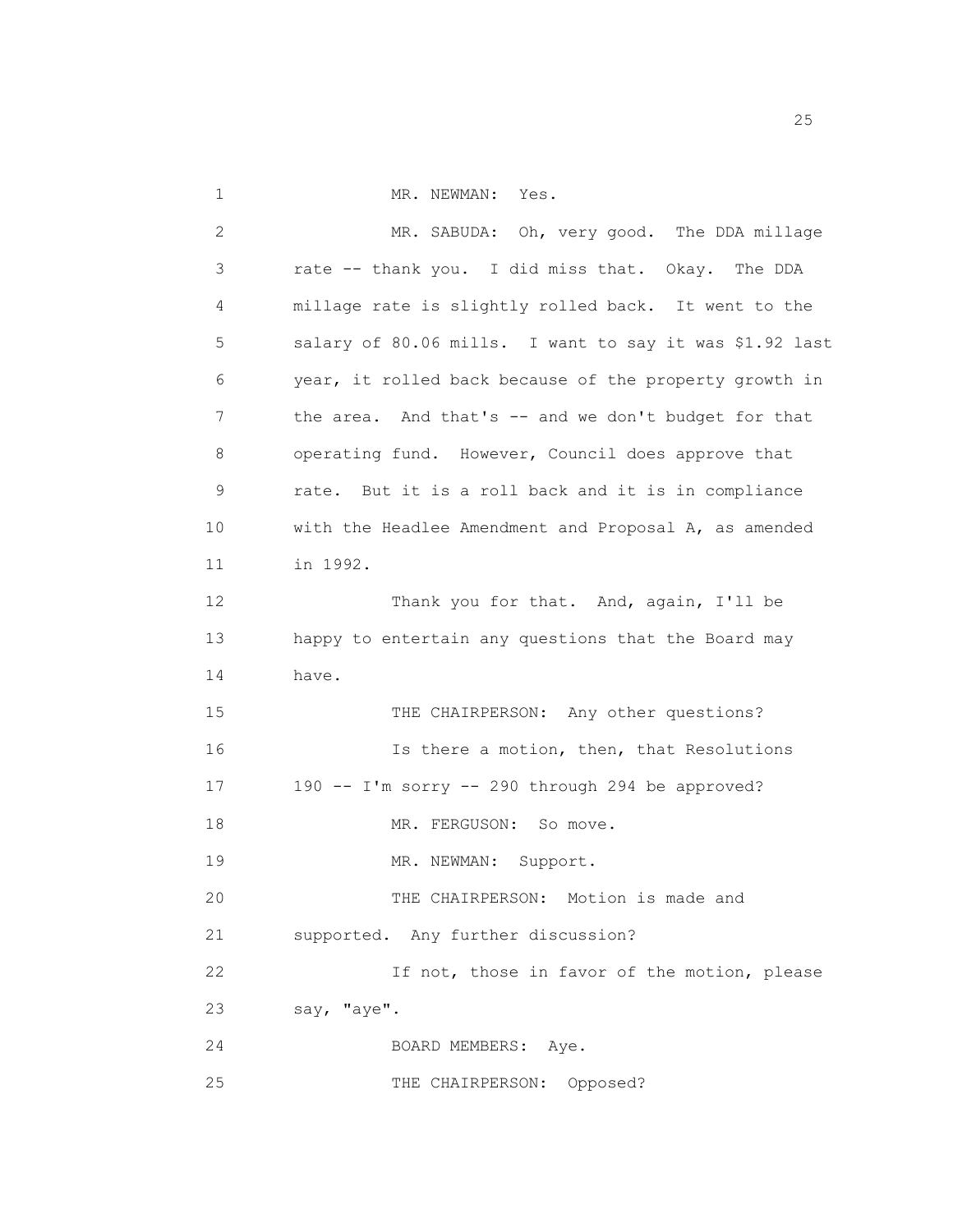1 Motions are adopted. 2 Next item of business is public comment. 3 What had been listed on the agenda as a request from 4 the City Administrator has been addressed. 5 MR. CLINE: Mr. Chair, did you want to 6 address Resolution 287, to add it to the agenda at this 7 point? 8 THE CHAIRPERSON: Quite right. 9 Who will be summarizing that issue for us, 10 Mr. Sabuda? 11 MR. SABUDA: I'm sorry? 12 MR. CLINE: The 287. 13 MR. SABUDA: Which is the water -- oh, I 14 could definitely do that. Thank you. 15 THE CHAIRPERSON: Thank you, Mr. Cline, for 16 keeping me honest. 17 MR. SABUDA: Thank you, Mr. Cline. We need 18 this. This is good. Okay. Again, good afternoon. 19 Mr. Chair, again, and commission members, 20 what you have before you is a three-month, short-term 21 water -- a wholesale water contract with the Great 22 Lakes Water Authority. Basically, what would happen is 23 that the -- the dollar -- the rate per million cubic 24 feet is currently at \$8.93. On July 1st, it will move 25 up to \$9.35.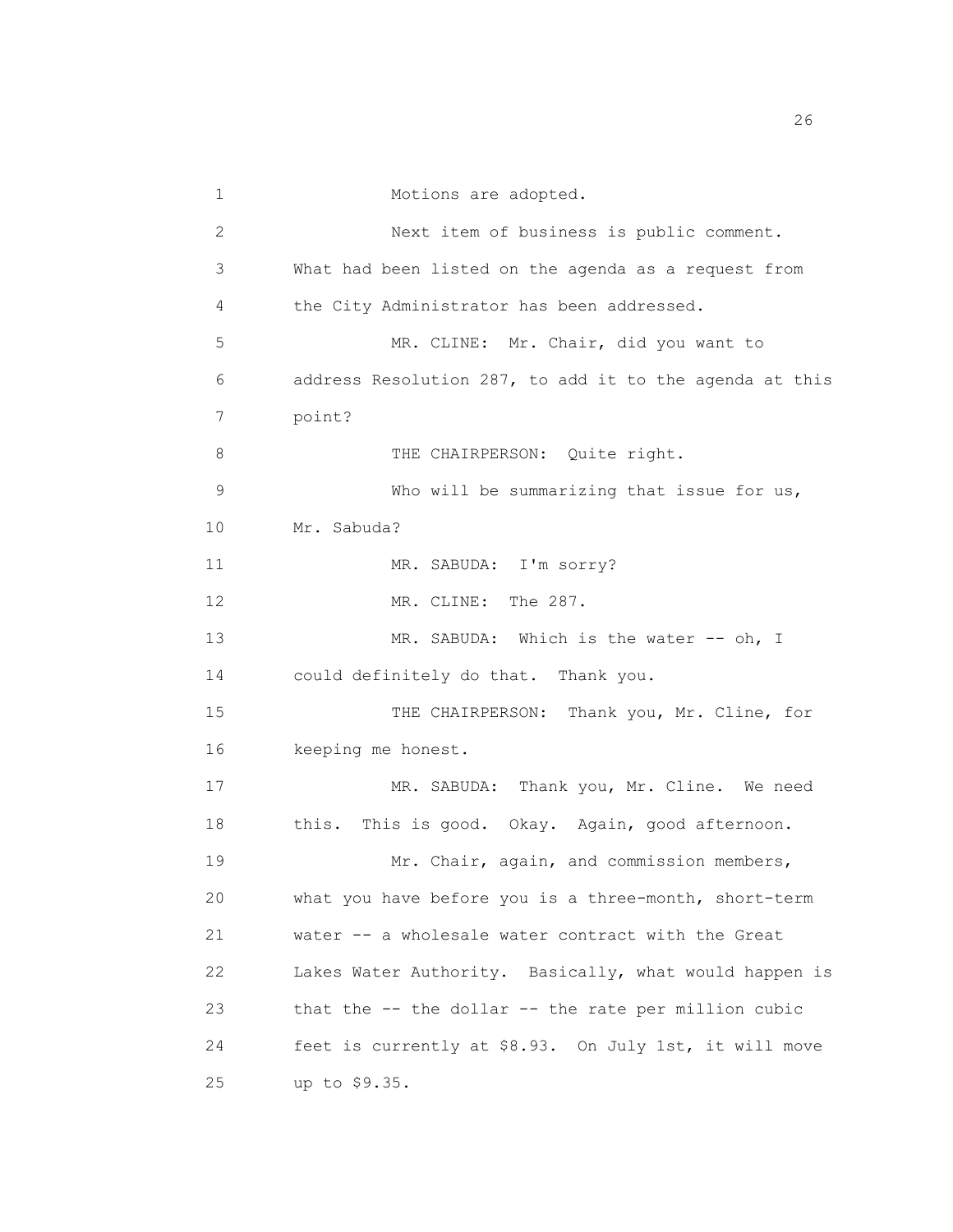1 And, basically, we -- in order to pay that 2 wholesale water rate, the City will have to provide, in 3 a lump sum payment before July 1st, \$3.6 million or 4 have on reserve, with GLWA, approximately \$3.6 million. 5 Again, this covers the period of July 1, 2017 through 6 September 30th, 2017. And, basically, I can tell you 7 that the 3.60 -- \$3.60 million is appropriated for in 8 the '17/'18 operating budget. 9 Thank you. 10 THE CHAIRPERSON: Mr. Ferguson and 11 Mr. Tarver, you did not have a copy of this in your 12 packet. We received this just this afternoon, but it 13 was passed by the City Council last evening. 14 Hopefully, you were able to hear the explanation of it. 15 Do you have any questions for Mr. Sabuda? 16 MR. TARVER: I'm a little bit confused. 17 Again, it's late and I don't have a copy. But is this 18 a resolution that is authorizing the short-term water 19 contract? 20 THE CHAIRPERSON: Essentially, yes. This 21 would extend the existing contract which expires on 22 June 30th until September 30th. 23 MR. SABUDA: With a rate increase. 24 THE CHAIRPERSON: With a rate increase. 25 MR. SABUDA: That's correct.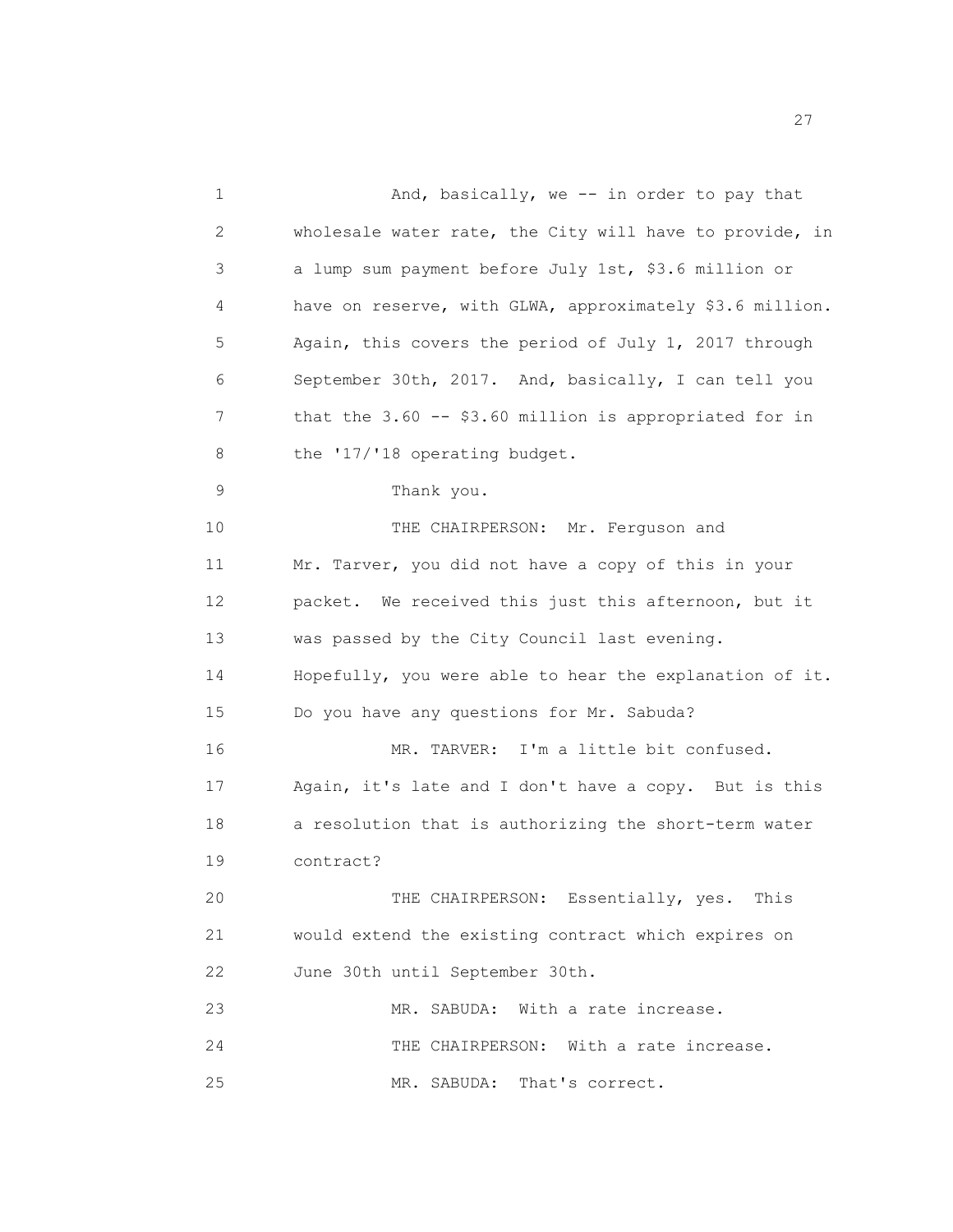1 MR. TARVER: And what is the rationale for 2 extending the existing contract, rather than entering 3 into a long-term contract? What's the holdup as far as 4 entering into a long-term contract? 5 6 7 question. 8 9 MR. SABUDA: I'll leave it to the Council. THE CHAIRPERSON: Yes, I think that's a fair Council President Nelson? MR. NELSON: Thank you. The rationale is 10 that we have to listen to those who elected us. And we 11 did have two temporary, alternate plans in but they 12 have to go through the courses of the EPA and MDEQ. 13 And, certainly, we're getting more conversation from 14 this community. So we do not want this community to be 15 without water. And so, therefore, we extended the 16 contract until September the 30th. 17 THE CHAIRPERSON: I would also note, 18 gentlemen, that the resolution that is before us does 19 have all the requisite signatures. So it is signed by 20 the Mayor, by the Council President, the Chief Legal 21 Officer, as well as the Finance Department. 22 MR. TARVER: I didn't -- I wasn't able to 23 hear clearly council President's explanation as to why 24 the expected date as opposed to negotiating a 25 long-term -- entering to a long-term contract.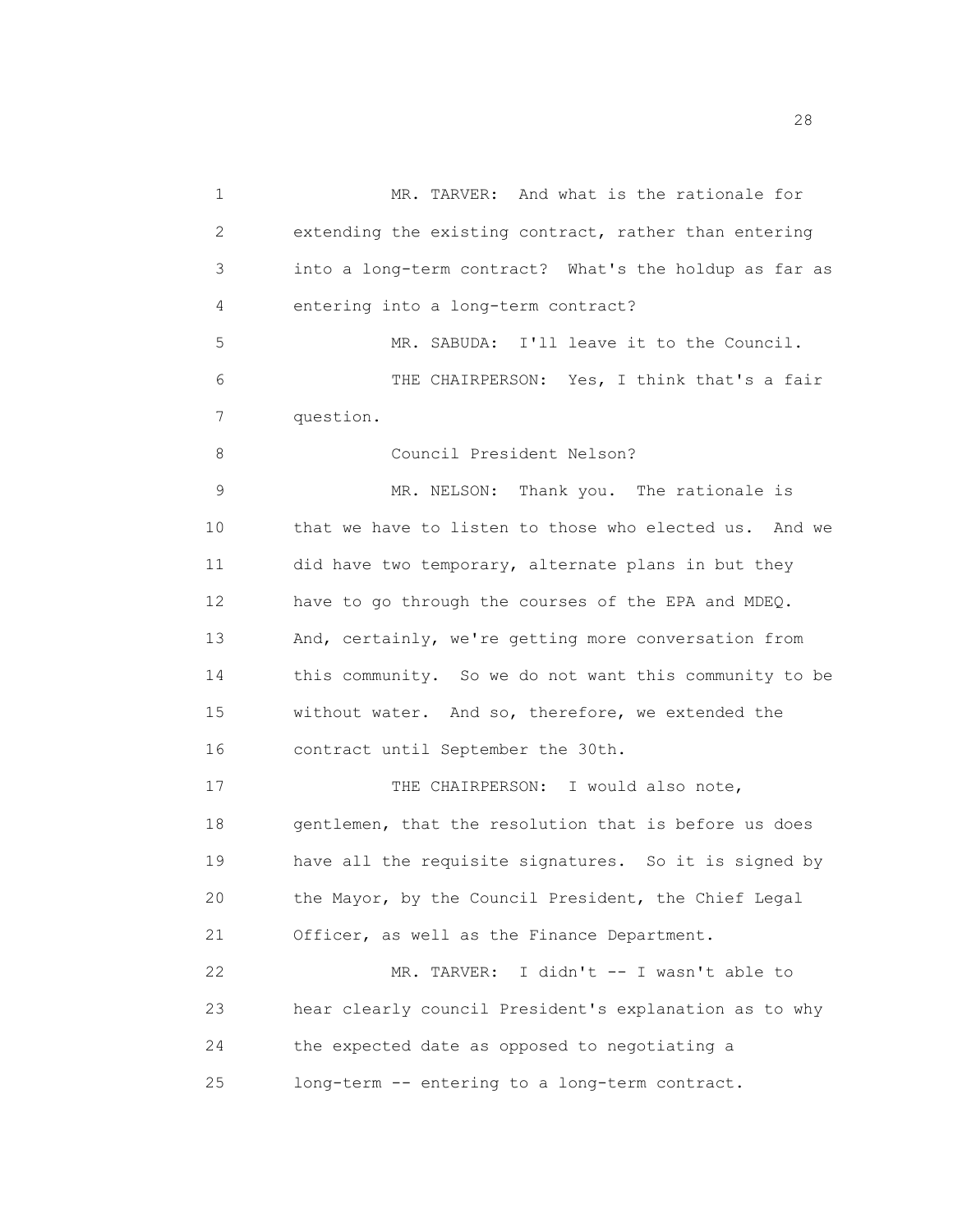1 THE CHAIRPERSON: I believe the gist --2 MR. TARVER: Can you summarize that for me? 3 THE CHAIRPERSON: I believe the gist of his 4 comment was the need to have further time to consider a 5 long-term contract and to, in effect, reflect the 6 wishes of their constituents. 7 Is there a motion, then, that Resolution 8 Number 287 be approved? 9 MR. FERGUSON: So move. 10 MR. NEWMAN: Support. 11 THE CHAIRPERSON: Motion's made and 12 supported. Any further discussion? 13 13 If none, those in favor of the motion, please 14 say "aye". 15 BOARD MEMBERS: Aye. 16 THE CHAIRPERSON: Opposed? 17 Motion is adopted. 18 Next we have public comment. Before we do 19 so, I understand, Mr. Sabuda, this is probably going to 20 be your last appearance before the RTAB. 21 MR. SABUDA: Yes, it is, Your Honor. It's 22 been a -- thank you for the opportunity. It has been a 23 honor and a pleasure to work with this Board over the 24 past 12 months. The Board has been very fair and it's 25 been very just and it's been very timely. And, again,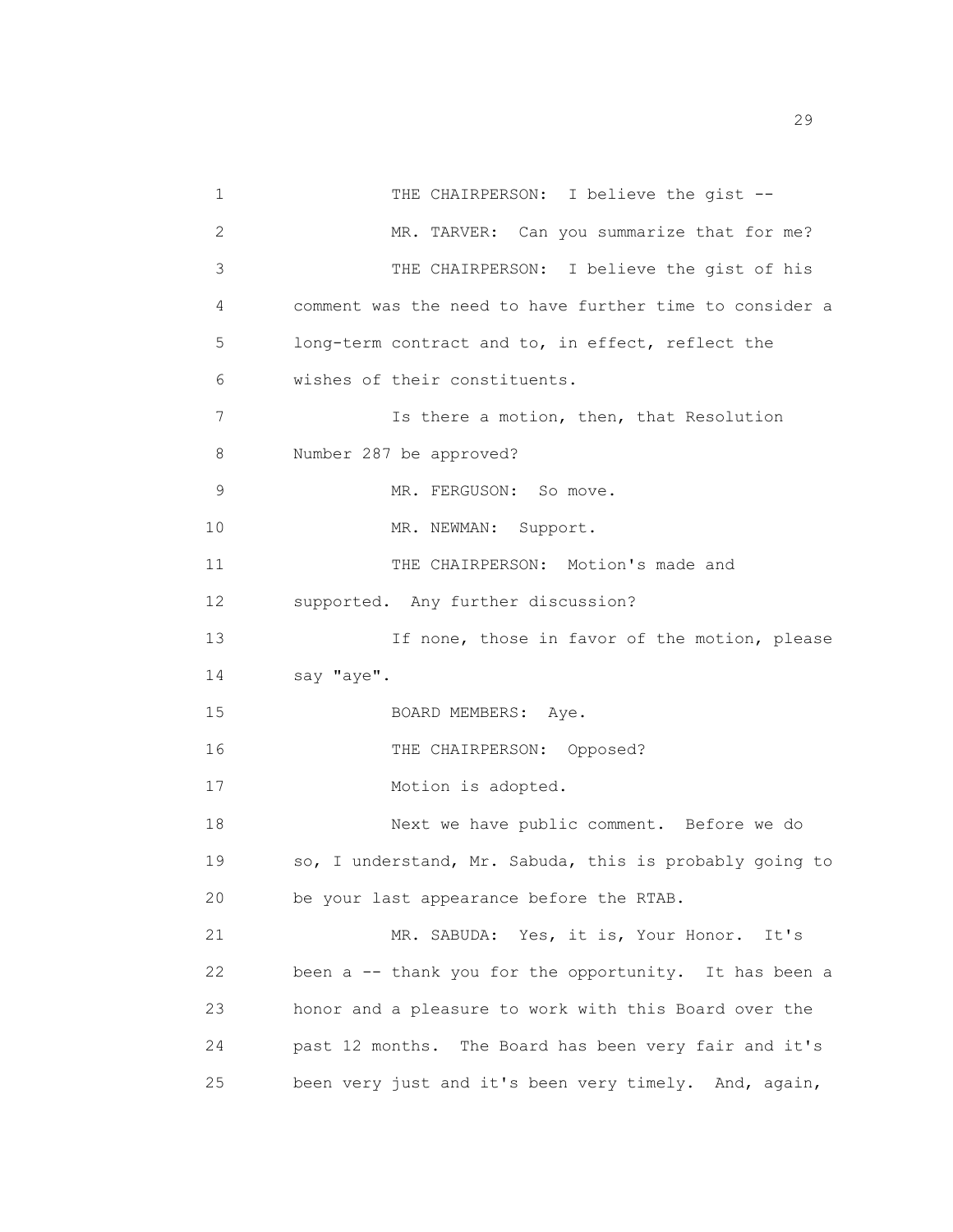1 thank you for -- for all your direction, all your help 2 and all the wisdom over the past 12 months. 3 Thank you. 4 THE CHAIRPERSON: We certainly appreciate all 5 the efforts that you've put forth in your position to 6 assist the City. I think the City's been fortunate to 7 have someone of your acumen in the position and we 8 certainly want to wish you the best in whatever your 9 future endeavors are. So thank you very much. 10 MR. SABUDA: Thank you. 11 THE CHAIRPERSON: Public comment, Mr. Cline? 12 MR. CLINE: Mr. Chair, I believe Mr. Jones 13 has a response regarding the Finance Director salary 14 range that you had requested earlier in the meeting,  $15$  so  $-$ 16 THE CHAIRPERSON: Yeah, certainly. 17 MR. JONES: Thank you. The salary range for 18 that position is 95,000 to 110,000. 19 THE CHAIRPERSON: Thank you. 20 MR. JONES: You're welcome. 21 THE CHAIRPERSON: Gentlemen, then, is there a 22 motion that the salary range for the Chief Financial 23 Officer position, which is 95,000 to \$110,000, be 24 approved? 25 MR. NEWMAN: I'll move.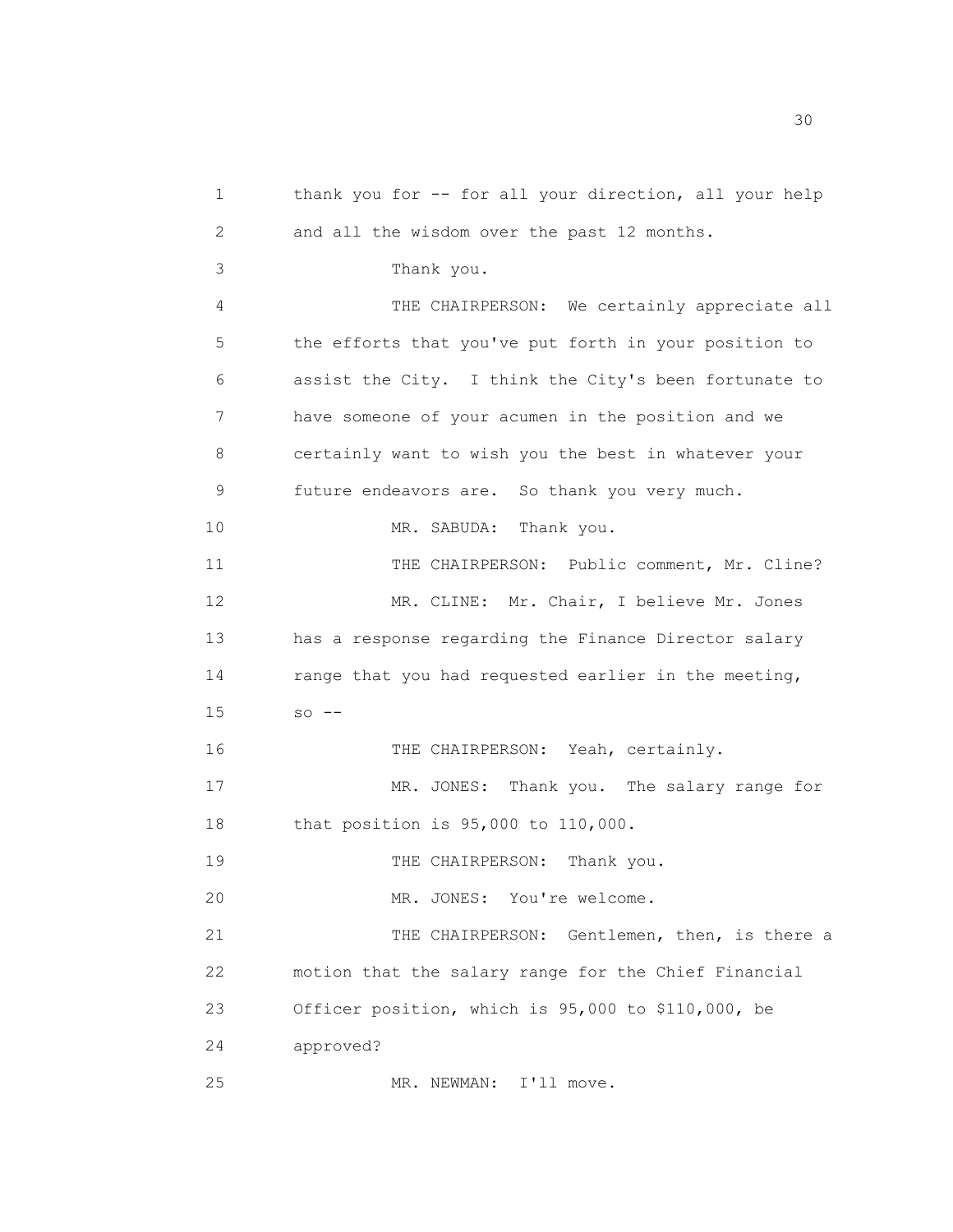1 MR. TARVER: What was that range again? 2 THE CHAIRPERSON: 95,000 to 110,000. 3 MR. TARVER: So move. 4 MR. NEWMAN: I'll support. 5 THE CHAIRPERSON: Motion's been made and 6 supported. Any discussion? 7 MR. TARVER: Yes. So --8 THE CHAIRPERSON: Mr. Tarver. 9 MR. TARVER: -- it would seem that the salary 10 range for this position, for a municipality the size of 11 Flint, would be well established, you know, that there 12 would be lots of comparables out there. And so I'm 13 just curious as to where the range came from and, more 14 importantly, if a person of the desired caliber, if the 15 expectation is a person of that caliber can be hired in 16 that salary range. 17 THE CHAIRPERSON: Mr. Jones? 18 MR. JONES: Sure. So it is our hope that we 19 will be able to -- to initiate a search and to attract 20 a person who would fill this position. We fully 21 understand that there is a need to not only look at the 22 salary range for this position but, also, for many 23 other positions within the City of Flint. 24 So the '17/'18 budget does include funds for 25 a wage study so that we can look at the wages to make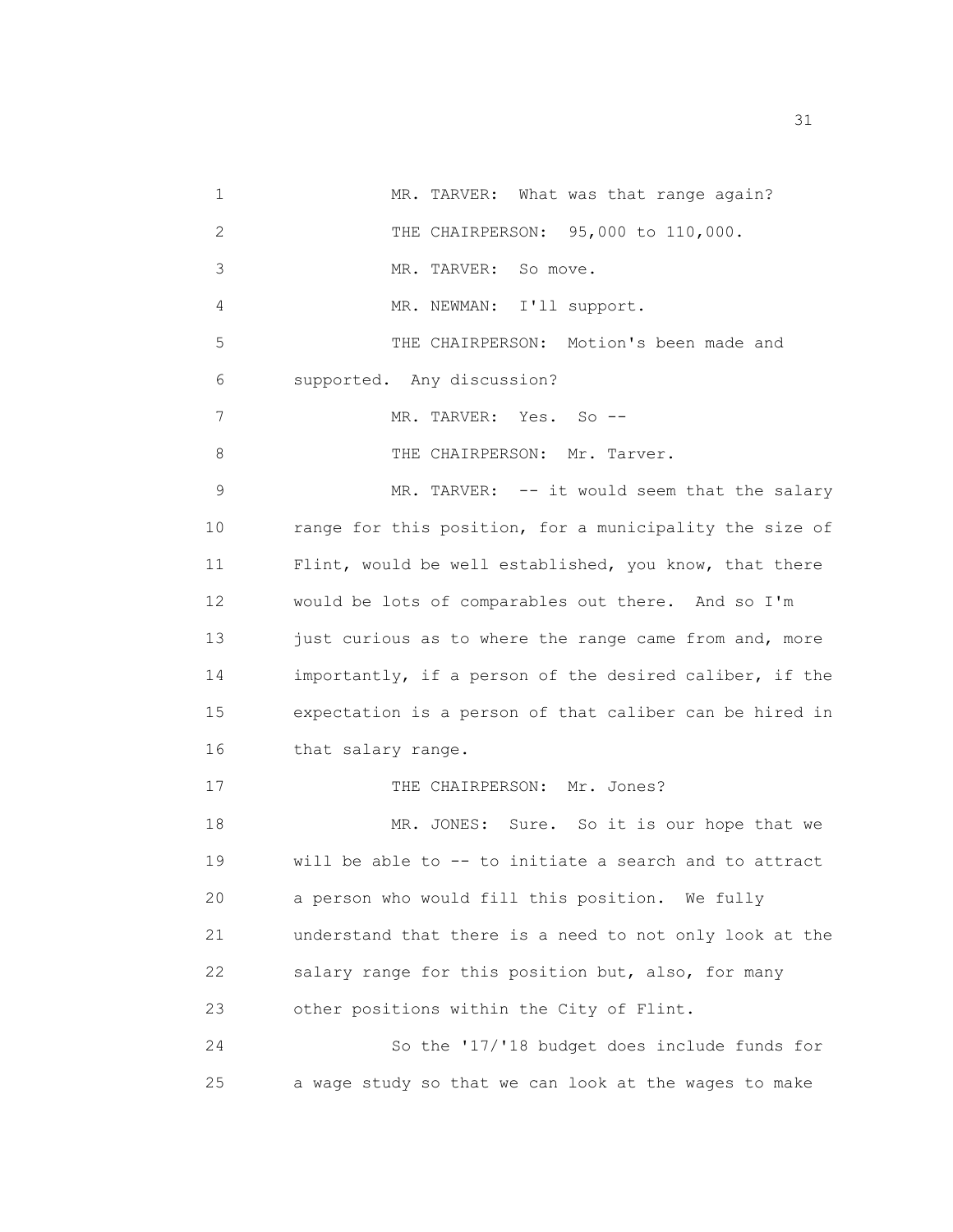1 the City of Flint competitive not only in this area but 2 in other areas as well. 3 THE CHAIRPERSON: And one of Mr. Tarver's 4 questions was, where did this proposed range come from? 5 MR. JONES: So this range goes back to the 6 previous position, and it was filled at this salary 7 range. And so the direction here is from the 8 HR Department as well as from the Finance Department on 9 the salary. 10 THE CHAIRPERSON: Thank you. 11 MR. JONES: Thank you. 12 THE CHAIRPERSON: Further questions? 13 MR. NEWMAN: How will the search be carried 14 out for this position? 15 MR. JONES: So, at this point, the search 16 will be conducted by the City of Flint's HR Department. 17 However, we were awarded funds from the 18 Charles Stewart Mott Foundation to do executive search 19 functions. And so, once this job description and 20 salary is approved, I plan to circle back, have a 21 conversation with the Charles Mott Stewart Foundation 22 to see if some of the resources we were awarded could 23 be used for a search for this position. In that case, 24 it will be a national search and done by another firm. 25 THE CHAIRPERSON: Any further questions?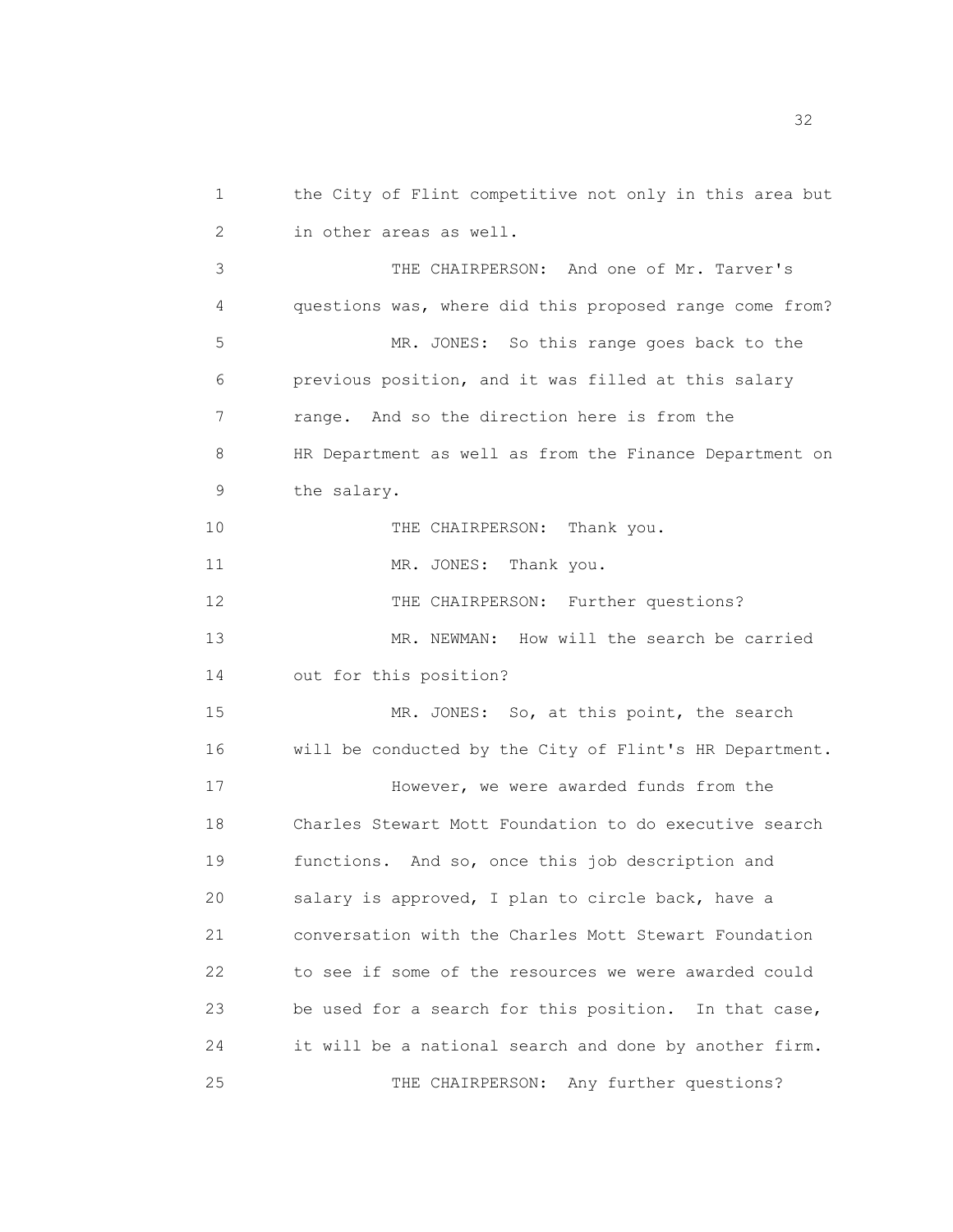1 Motion's been made and supported. Questions 2 on adoption of the motion? 3 Those in favor, please say "aye". 4 BOARD MEMBERS: Aye. 5 THE CHAIRPERSON: Opposed? 6 Motion is adopted. 7 Public comment. 8 Mr. Cline. 9 MR. CLINE: We have five individuals have 10 signed up for public comment. We'll start with 11 R.L. Mitchell. 12 MR. MITCHELL: Good evening, RTAB. We, the 13 Peoples of Flint, thank you for allowing us to use our 14 rationale to deal with the situation that you allow us 15 to have June 30th to deal with it. We appreciate your 16 allowing us to do that. That's my comments. 17 THE CHAIRPERSON: Thank you, Mr. Mitchell. 18 MR. CLINE: Second individual, 19 Chris Del Morone. 20 MR. DEL MORONE: Thank you. My name is 21 Chris Del Morone. I live in Flint, Michigan. We've 22 heard much talk about the garbage contract. And my 23 understanding and what's been said publicly is that the 24 new contract, which Rizzo had bid on came in at 25 \$4 million less. And, eventually, Republic matched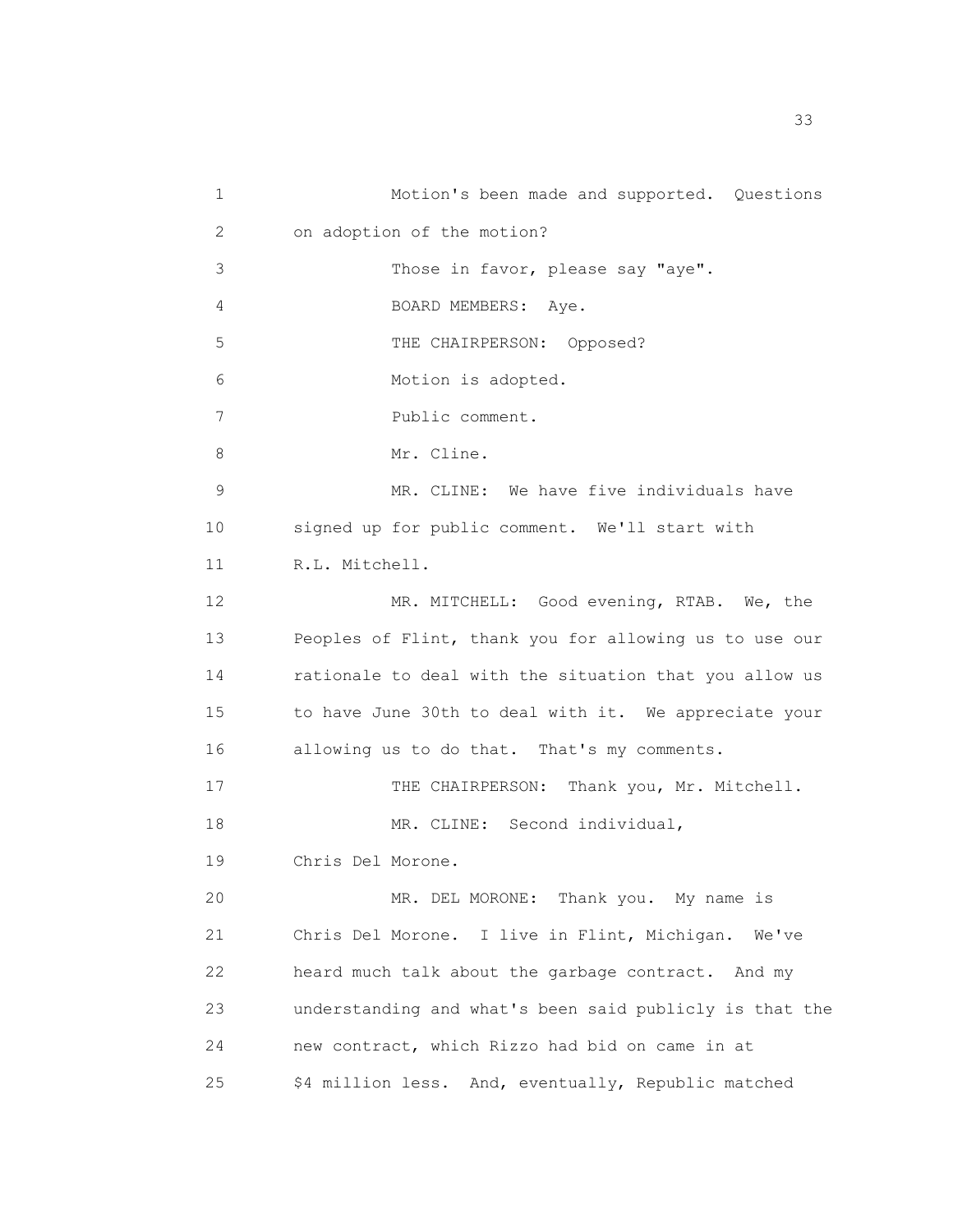1 that and they got the contract, if I'm mistaken, please 2 correct me.

3 So there's a \$4 million reduction but the 4 people of the City of Flint did not see a \$4 million 5 reduction in their garbage fee that's placed on their 6 tax assessment.

7 So I'm asking you folks, for you, to look for 8 \$4 million for the residents of the City of Flint. We 9 have heard too much, too long about what is good for 10 the City, what is good for the Administration. But, 11 quite often, it's not good for the citizens of the City 12 of Flint.

13 An example would be the garbage collection 14 fee. Commercial businesses used to pay for that, some 15 of it. There was an assessment on their property 16 taxes, it no longer is. The residents are bearing that 17 full responsibility. Now, one could argue that, well, 18 commercials businesses don't have garbage collection 19 but commercial businesses don't go to the library. 20 General Motors, the company, does not go to our library 21 but yet they pay a property tax.

22 So the residents of the City of Flint need 23 some relief. And it should be mentioned, I had hoped 24 to do that before November, though it is the election 25 month, to give complete power back to our City Council.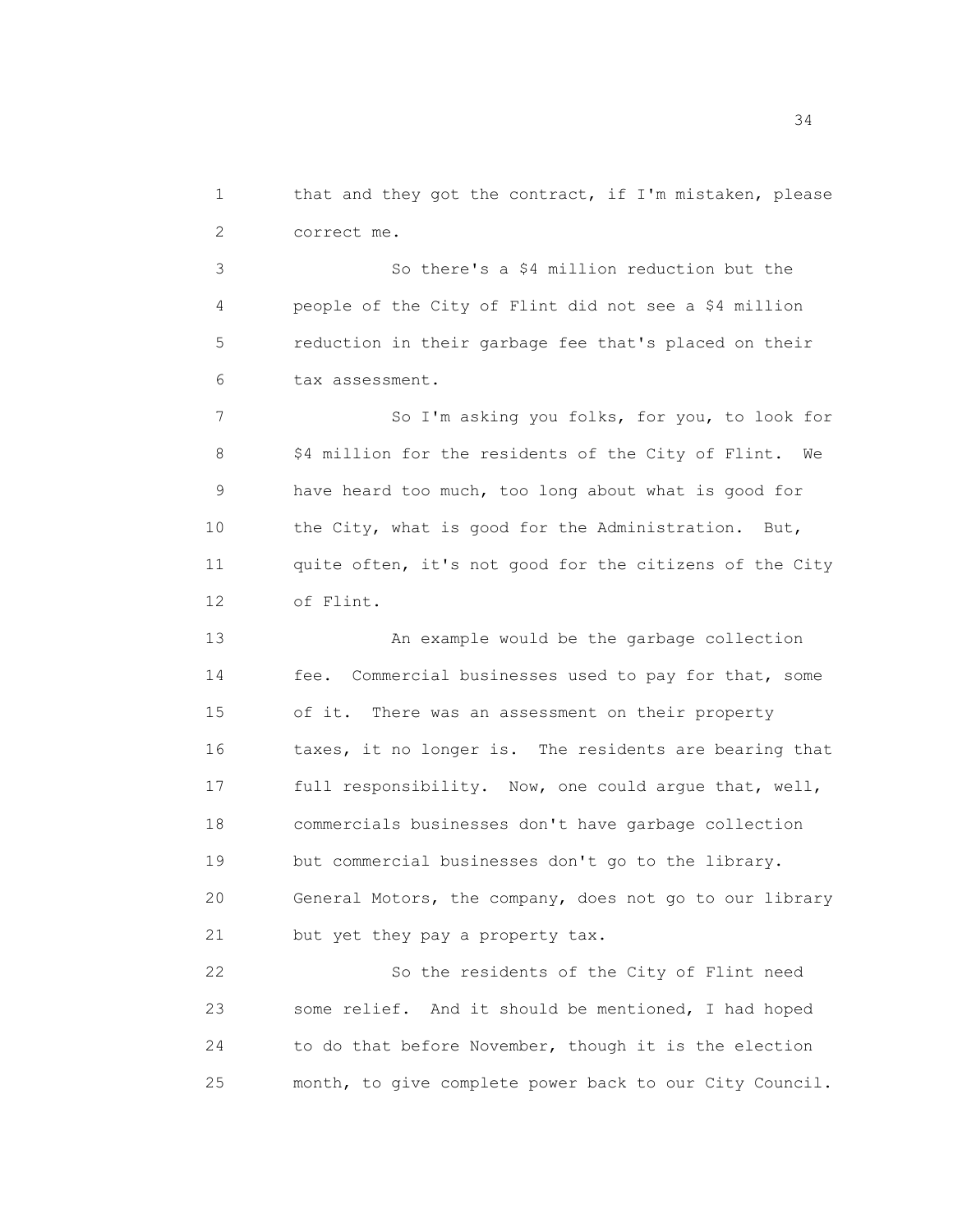1 Because what happened last night at the Flint City 2 Council meeting was a draw down on that reserve water 3 fund because of inaction. No one is stepping up to the 4 plate in this City and it needs to be done. And you 5 folks need to do it. Look for \$4 million. 6 Thank you very much. 7 THE CHAIRPERSON: Thank you. 8 MR. CLINE: All right. Arthur Woodson. 9 MR. WOODSON: I wish you all would let the 10 public speak before you made a decision. You never 11 asked Mr. Sabuda what happens to the house when they go 12 over or the homes when they go over to the County. 13 That 5.8 million, we get nothing when those houses go 14 over there on a lien. We don't get any money back. 15 City of Flint gets nothing. So what sense does it make 16 sending those houses over there and the people owe 17 \$2,000 on their house that's only worth 1,500? 18 They are here to take our land just like they 19 took our water. 20 He said that we paid \$8.92 per 1,000 cubic 21 feet. Genesee County pays \$10.22 -- \$10.22 per 1,000 22 cubic feet, they pay \$50 a month. We pay \$8.92? I 23 mean, we pay less than they do. Why are we paying \$150 24 a month when they pay, every three months, \$50? 25 The Mayor said she was with this moratorium.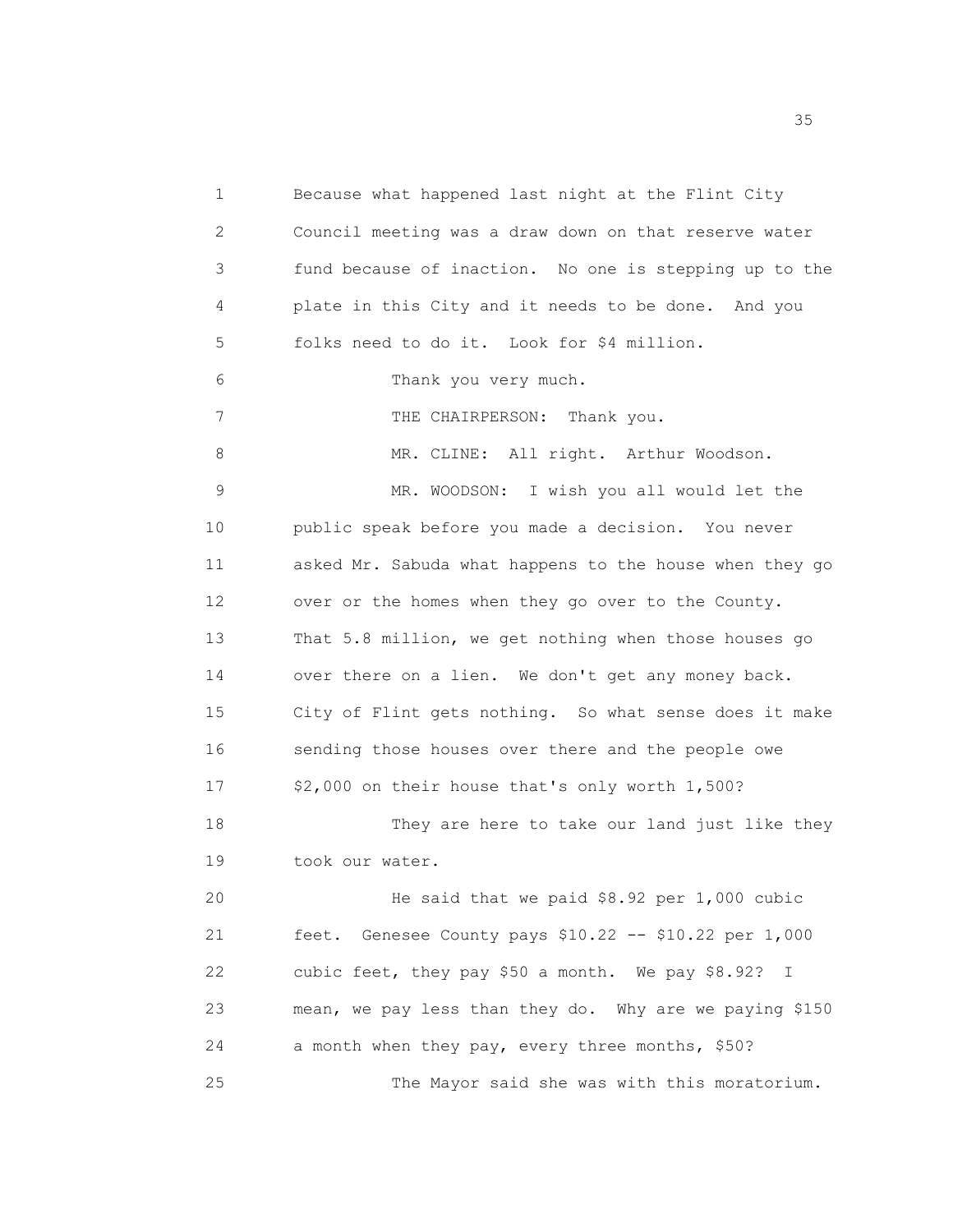1 They double talk you. She was with the moratorium. 2 Now she's sitting up here fighting for you all to not 3 approve the moratorium, knowing good and well that \$5.8 4 million that go over there with those houses does not 5 come back here to Flint.

6 They are willing to put people out of their 7 homes because why would I pay a \$2,000, \$3,000 water 8 bill? She advocated before she ran for Mayor not to 9 pay your bill; she advocated that. And then she get in 10 office, where the people put her in office -- the 11 people put her there and now she want to start taking 12 people homes, shutting off their water. Then she 13 advocated on 35 percent, saying Dan Walling should 14 settle. Now she filing in appeal court that people 15 don't even get their refund on 35 percent reduction. 16 Man, it's a  $--$  it  $--$ 17 THE CHAIRPERSON: Mr. Cline? 18 MR. CLINE: Eric Mays. 19 MR. MAYS: Yeah, good evening. As I continue 20 to watch the -- and participate, as a member of 21 Council, looking at the financial aspect, understanding 22 clearly what this TAB does, my position is this: 23 Council has a duty to do certain things. It

24 has a duty to do its due diligence. I listened and I 25 was here on purpose to hear what Council President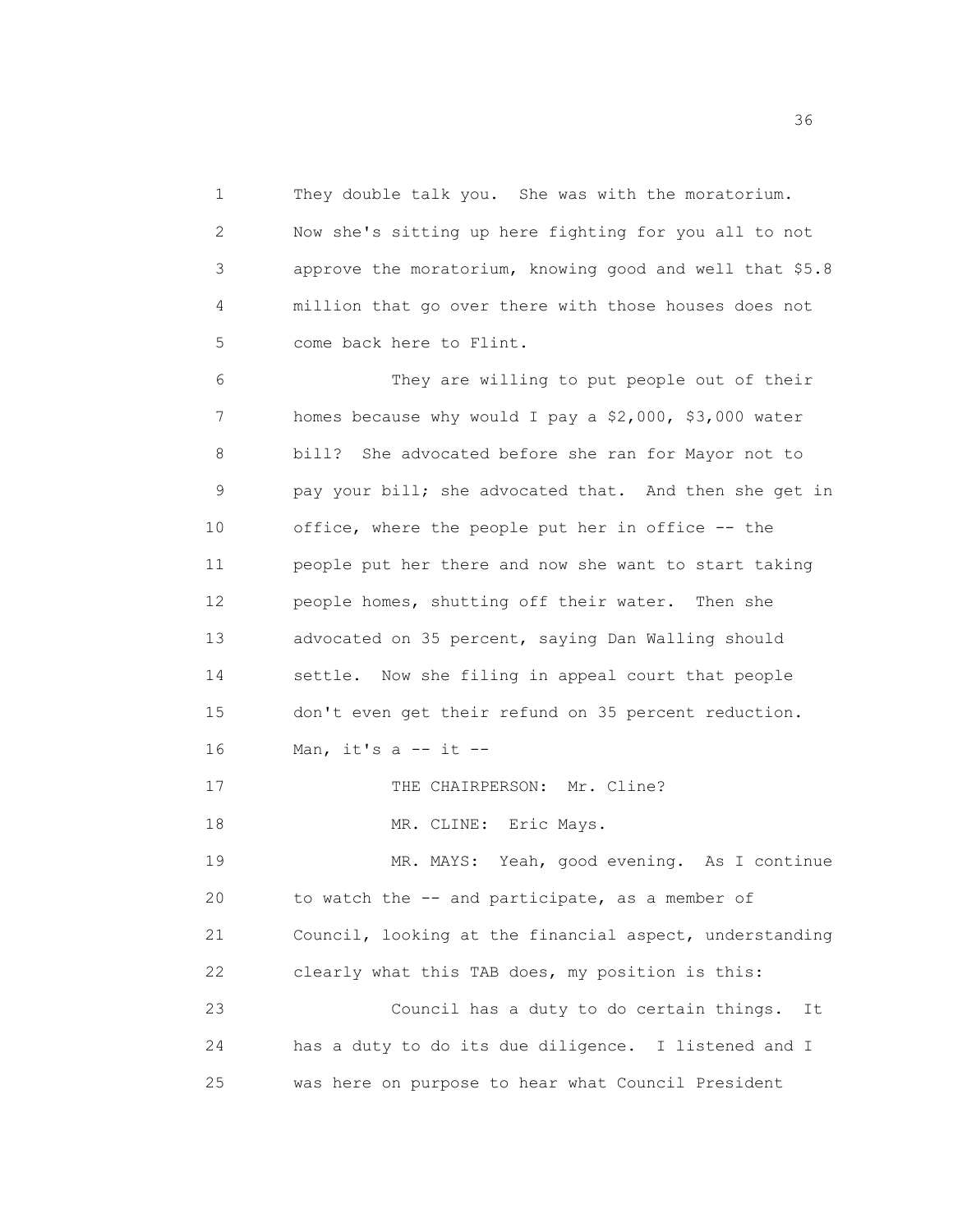1 Nelson has to say because I have to monitor that. And 2 I wait my turn. I don't agree and know when stuff is 3 not said right. He said 300 and something people in 4 his ward. Our wards have about 11,000. 300 and 5 something might be a sample, if it's true, but it's not 6 the majority.

7 We had a duty to look at the long-term 8 agreement for water. It's an important issue. We had 9 two months or more to do it. I've said repeatedly, "If 10 you need information, call into Great Lakes Water 11 Authority, call into -- call in all of the parties and 12 ask questions until the cows come home. If you want to 13 hear from the public, sit up in here and call a special 14 meeting and listen to the public until the cows come 15 home." That hasn't been done.

16 The Council don't have the political will to 17 redo their due diligence and I'm concerned. I do want 18 to say to this RTAB, and particularly you, Mr. Headen, 19 that my position on the proposal is that the State 20 should pay off that bond.

21 It's some suspicious activity with the 22 Administrator from the same order that was issued by 23 the MDEQ, and that's the concern I got and I will 24 continue to articulate that in every forum. And I 25 would hope that you will take a serious look at that.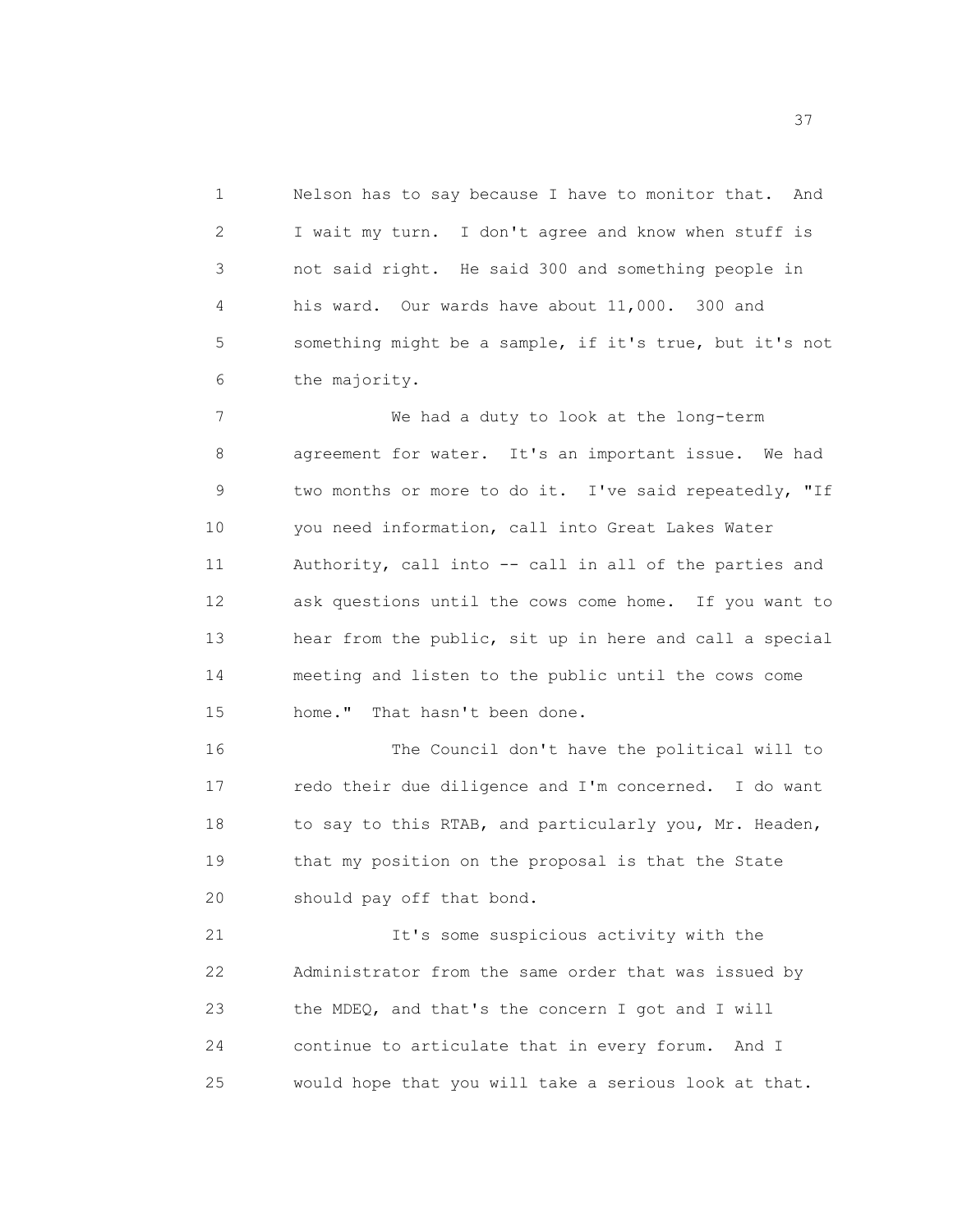1 THE CHAIRPERSON: Thank you. 2 MR. CLINE: Monica Galloway. 3 MS. GALLOWAY: Councilman Galloway. I just 4 want to read a portion of the letter that I did turn 5 into you all. It says, "Although Flint has been 6 receiving water from GLWA since October 2015, residents 7 are still not able to drink this safe and reliable 8 water in their homes without a filter. 9 Entering into this agreement causes concern 10 that Flint pipes will no longer be a priority and 11 funding may be withdrawn. 12 I remind the State of Michigan Attorney 13 General and the MDEQ not to forget that, in 2013, 14 Governor Snyder supported Former Mayor Dan Walling and 15 Emergency Managers Mike Brown's recommendation to 16 participate in the KWA pipeline project. This decision 17 was birthed in an effort to free residents from the 18 continued 30 percent rate increases imposed by Detroit 19 water provider. Although the name has changed, the 20 community's skepticism has not. This decision began a 21 chain of events which include: 22 A letter from Sue McCormick in 2013, 23 threatening to terminate the contract with Flint 24 because of their agreement to join the KWA. 25 The Flint River becomes a short-term water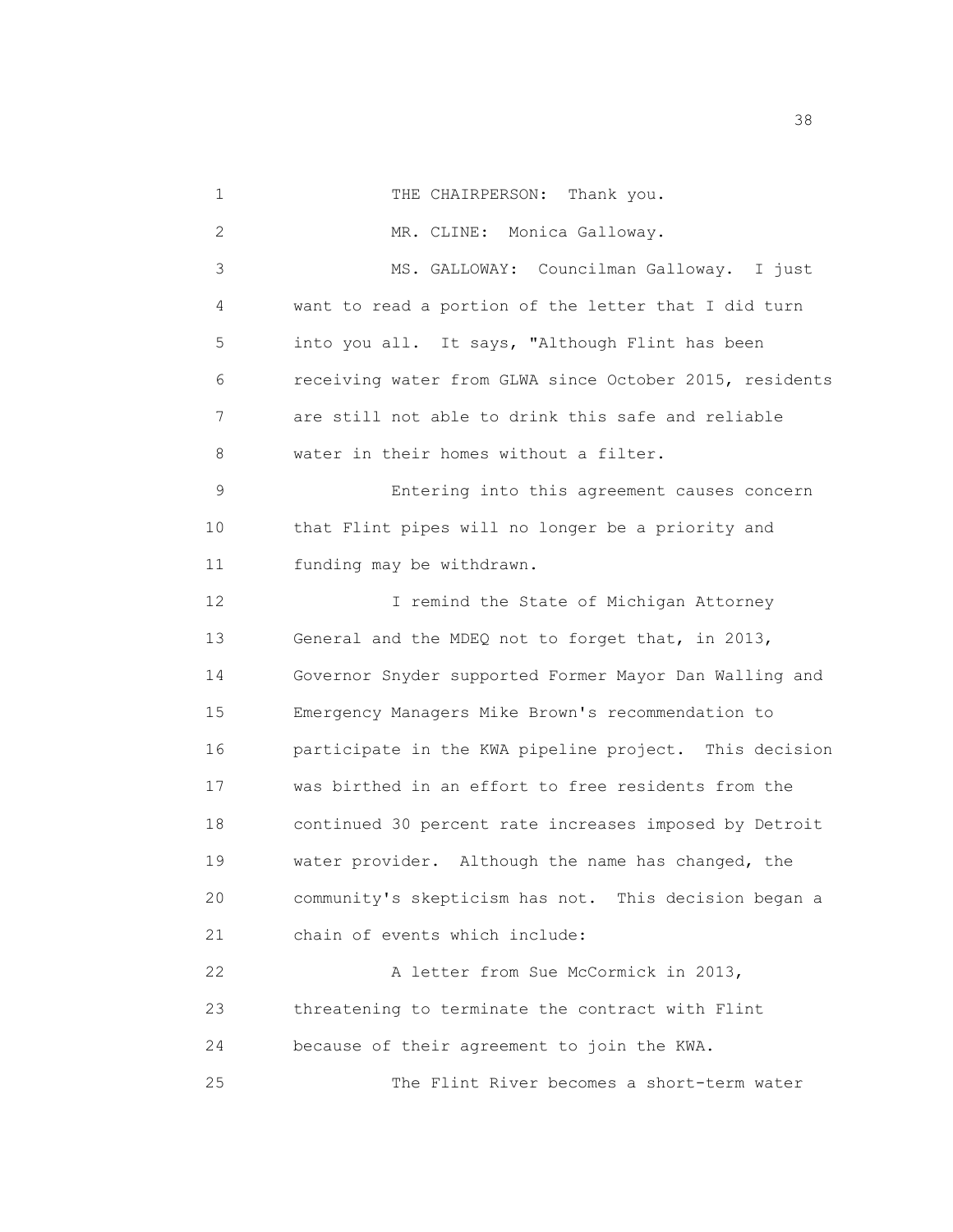1 source that provided deadly, literally, for some 2 residents and poisonous to others. 3 The Flint City Council would be told that a 4 sale drafted by Emergency Manager Darnell Earley to 5 sell the 72 inch pipe to Genesee County would no longer 6 be needed. Today that has proven to be a false 7 statement, as it is needed to continue getting water 8 from GLWA. 9 To date, the Governor has not responded to or 10 provided details of the KWA agreement that caused his 11 emergency manager leadership team to believe that 12 switching from Detroit to the KWA provided the best 13 long-term option for Flint residents. 14 Alternative Recommendation: 15 Governor Snyder should mediate a 16 month-to-month rate that is equal to the rate offered 17 in the 30-year contract with GLWA. The residents 18 should continue to receive safe and reliable water 19 under the USEPA, Emergency Administration Order, until 20 the safe and reliable water received from GLWA arrives 21 in the homes of Flint residents without a filter." 22 Thank you. 23 THE CHAIRPERSON: Thank you. 24 Mr. Cline, any further individuals? 25 MR. CLINE: That's all I have, sir.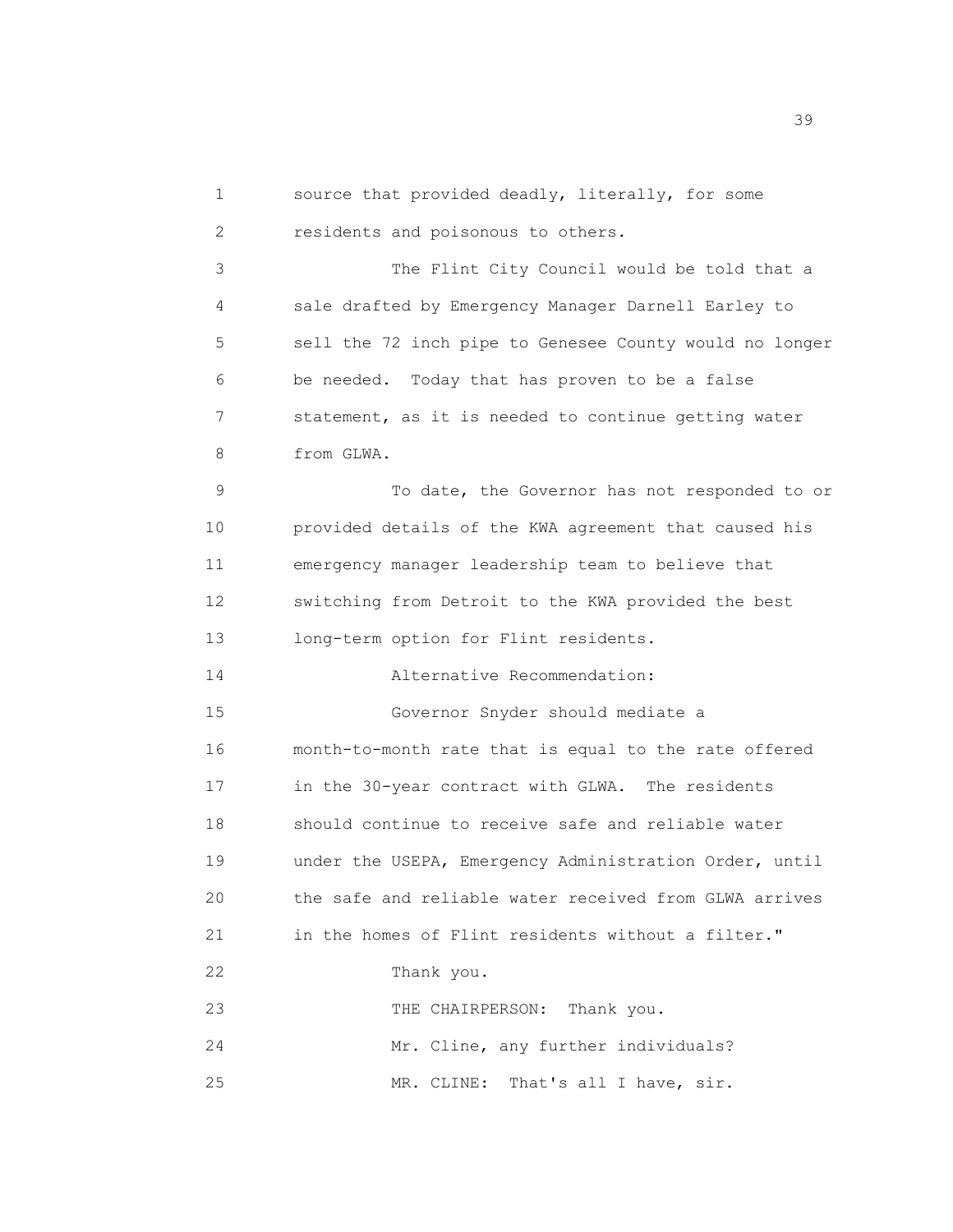| $\mathbf 1$    | THE CHAIRPERSON: If there is no further                 |
|----------------|---------------------------------------------------------|
| $\sqrt{2}$     | business before this Board, without objection, we stand |
| $\mathsf S$    | adjourned.                                              |
| $\overline{4}$ | (Meeting was concluded at 2:59 p.m.)                    |
| $\mathsf S$    | $\star$<br>$\star$<br>$\star$<br>$\star$                |
| $\epsilon$     |                                                         |
| $\overline{7}$ |                                                         |
| $\,8\,$        |                                                         |
| $\mathsf 9$    |                                                         |
| $1\,0$         |                                                         |
| $11\,$         |                                                         |
| 12             |                                                         |
| 13             |                                                         |
| $1\,4$         |                                                         |
| $15$           |                                                         |
| 16             |                                                         |
| $17$           |                                                         |
| $1\,8$         |                                                         |
| 19             |                                                         |
| 20             |                                                         |
| 21             |                                                         |
| 22             |                                                         |
| 23             |                                                         |
| 24             |                                                         |
| 25             |                                                         |